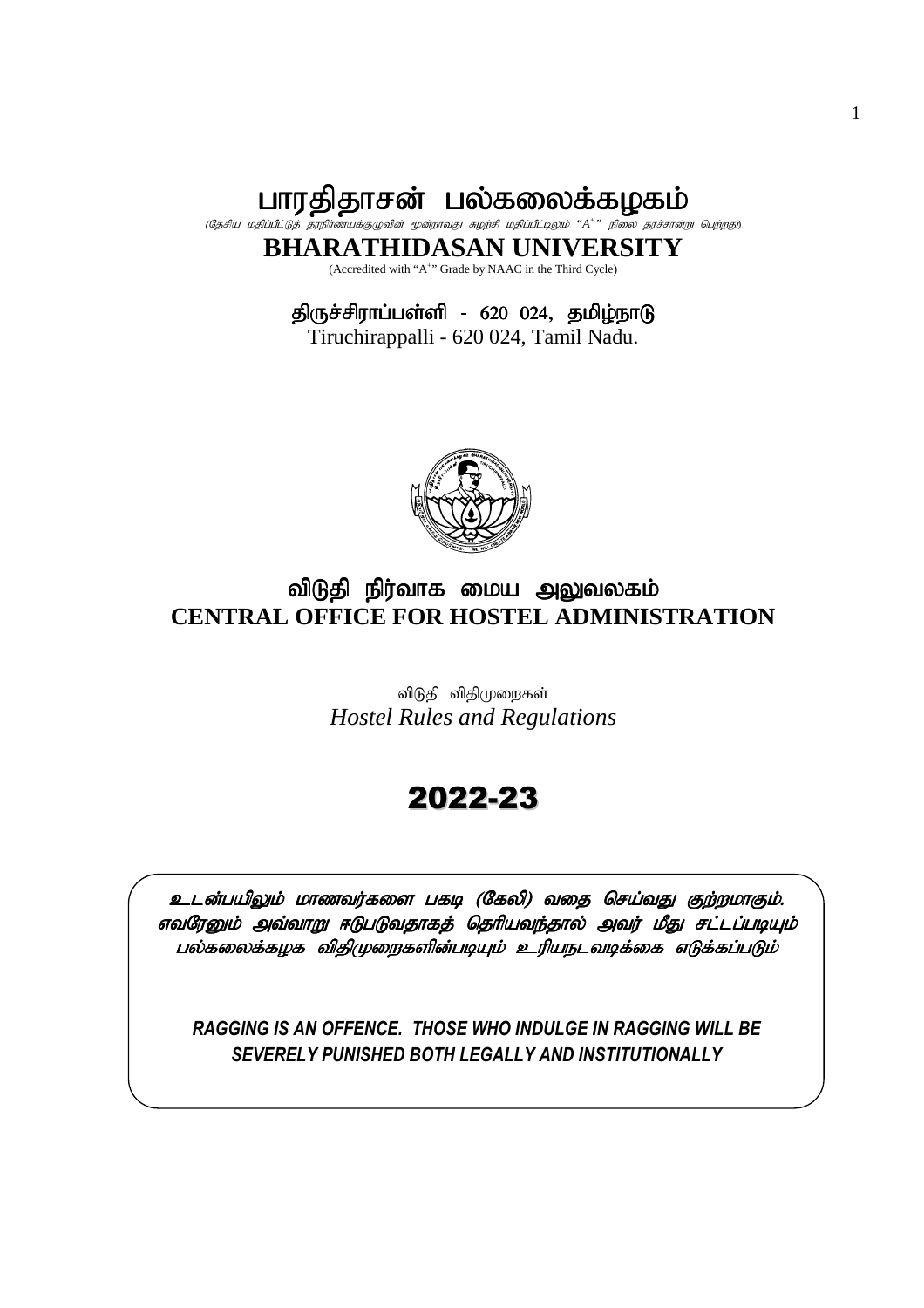#### 1. விடுதி மேலாண்மை - HOSTEL MANAGEMENT:

- 1.1 விடுதிகள் அனைத்தும் பல்கலைக்கழக நிர்வாகத்தின் கீழ் இயங்குகின்றன. விடுதிகளின் காப்பாளர்/பதிவாளர் துணையுடன் விடுதியின் சட்ட திட்டங்களை வகுக்க, மாற்றம் செய்ய மற்றும் அமலாக்கம் செய்யப் பல்கலைக்கழக நிர்வாகத்திற்கு முழு அதிகாரம் உள்ளது. The Hostels are under the direct control of the University administration. The University administration is vested with the power to interpret and enforce the rules and regulations of the hostels assisted by the Warden/Registrar.
- 1.2 பல்கலைக்கழக விடுதி நிர்வாக மைய அலுவலகக் கட்டுப்பாட்டில் உள்ள விடுதிகளில் ஒவ்வொரு<br>20-ஆம் கல்வி ஆண்டும் ஆலை 20-ஆம் தேதிக்குள் துணைவிடுதிக்காப்பாளர் அவர்களால் கீழ்கண்ட ்கல்வி ஆண்டும் சூலை 20-ஆம் தேதிக்குள் துணைவிடுதிக்காப்பாளர் அவர்களால் கீம்கண்ட மாணாக்கா் குழுக்கள் தோவு செய்யப்படும். மேலும், குழுக்களில் இறுதியாண்டு மாணாக்கா்கள் மற்றும் ஏற்கனவே பிரதிநிதிகளாக இருந்தவர்கள் (இரண்டு/மூன்று/ஐந்து/ஆறு ஆண்டு முதுகலை<br>மாணாக்கர்கள் மற்றும் இறுதியாண்டு ஆய்வு மாணாக்கர்கள்) பிரதிநிதிகளாக பொறுப்பேற்க முடியாது மாணாக்கர்கள் மற்றும் இறுதியாண்டு ஆய்வு மாணாக்கர்கள்) பிரதிநிதிகளாக பொறுப்பேற்க முடியாது<br>என்ற நிபந்தனையுடன், தேர்வு செய்யப்படுவர். மேலும், பிரதிநிதிகள் குறைந்தபட்சம் மாதம் என்ற நிபந்தனையுடன், தேர்வு செய்யப்படுவர்.<br>ஒருமுறையாவது மாணாக்கர்களுடன் கலந்தாலோ $\epsilon$ கலந்தாலோசித்தும், விடுதி மாணாக்கா்களின் அத்யாவசிய தேவைகளை கண்டறிந்தும் அதனை பூர்த்திசெய்யும் பொருட்டு இருப்பிடமேற்பார்வையாளர் மற்றும் துணைவிடுதிக்காப்பாளருடன் கலந்தாலோசித்த பின் விடுதி நிர்வாக மைய அலுவலருக்கு உரிய ்வமியாக மேலனுப்பப்பட வேண்டும். $\cdot$

The following Student Committees under different categories shall be selected on or before July  $20<sup>th</sup>$ of every academic year by the respective Deputy Warden of each hostel that functions under the control of Central office for Hostel Administration. Also final year students of PG (two/three/five/six), Ph.D. Scholars and committee members who have already served are not entertained to takeup the leadership in any of the student committees. Further, the appointed committee members are instructed to have discussions among the inmates atleast once in a month to find out the basic requirements needed in the hostel. In order to fulfill the needs, information about the requirements should be forwarded to the Chief Hostel Administrator through proper channel after discussing the issues with the Residential Supervisor/Deputy Warden.

| வ.எண் | விடுதிக்குழுக்கள்                                      | பணிகள்                                                                                                                                                                                                                                                                                                                                                                                                                                                               |
|-------|--------------------------------------------------------|----------------------------------------------------------------------------------------------------------------------------------------------------------------------------------------------------------------------------------------------------------------------------------------------------------------------------------------------------------------------------------------------------------------------------------------------------------------------|
| 1.    | விடுதிப் பிரதிநிதிகள்<br><b>Hostel Representatives</b> | ஒவ்வொரு விடுதிக்கு ஒருவர் வீதம், விடுதியில் உள்ள குறைகளை<br>நிா்வாகத்திற்கு எழுத்து மூலமாக தெரிவித்தல்.<br>One representative per hostel to appraise the administration the requirements<br>in each hostel.                                                                                                                                                                                                                                                          |
| 2.    | தள பிரதிநிதிகள்<br>Wing Leaders                        | ஒவ்வொரு தளத்தில் உள்ள மாணாக்கா்களின் குறைகளை பெற்று ஆய்வு<br>செய்து மாணவ விடுதி பாராமாிப்புக் குழுவுக்கு அனுப்புதல்.<br>To receive the complaint from each wing, verify and submit them to the<br>Maintenance Committee.                                                                                                                                                                                                                                             |
| 3.    | கொள்முதல் குழு<br><b>Purchase Committee</b>            | உணவுக்கூடத்திற்கான கொள்முதல் செய்வது மற்றும் பண்டகசாலை<br>நிா்வாகித்தல்.<br>To purchase groceries for hostel mess and take care of the mess<br>administration.                                                                                                                                                                                                                                                                                                       |
| 4.    | உணவுக்கூடக் குழு<br><b>Mess Committee</b>              | உணவு மேலாண்மையை செவ்வனே செய்வது.<br>To ensure the proper running of the hostel mess.                                                                                                                                                                                                                                                                                                                                                                                 |
| 5.    | விடுதி பராமரிப்புக்குழு<br>Maintenance Committee       | தள பிரதிநிதிகள். உணவுக்கூடக் குழுக்களிடம் இருந்து பெறப்படும்<br>கோரிக்கைகளை பரிசீலனை செய்து நிர்வாகத்திற்கு எழுத்துபூர்வமாக விடுதிப்<br>பிரதிநிதிகள் மூலம் தெரிவித்தல்.<br>To review the complaints received from Wing Leaders and Mess Committees<br>and submit them to the administration through the Hostel Representatives.                                                                                                                                      |
| 6.    | கணக் <b>கு குழு</b><br><b>Accounts Committee</b>       | பண்டக கொள்முதல் பட்டியல்கள், மேற்பார்வையாளர்களால் நிர்வாகிக்கப்படும்<br>பதிவேடுகளை சரிபார்த்தல் மற்றும் விடுதி நிர்வாக மைய அலுவலகத்தில்<br>அந்தந்த மாதத்திற்குரிய உணவகக் கணக்குகளை பிரதிமாதம் 8 ஆம்<br>தேதிக்குள் சரிபாா்த்து ஒப்புதல் அளித்தல்.<br>To verify the grocery purchase list, and the registers maintained by the<br>Supervisors and to approve the monthly mess bill within the $8th$ of every<br>month at the Central Office for Hostel Administration. |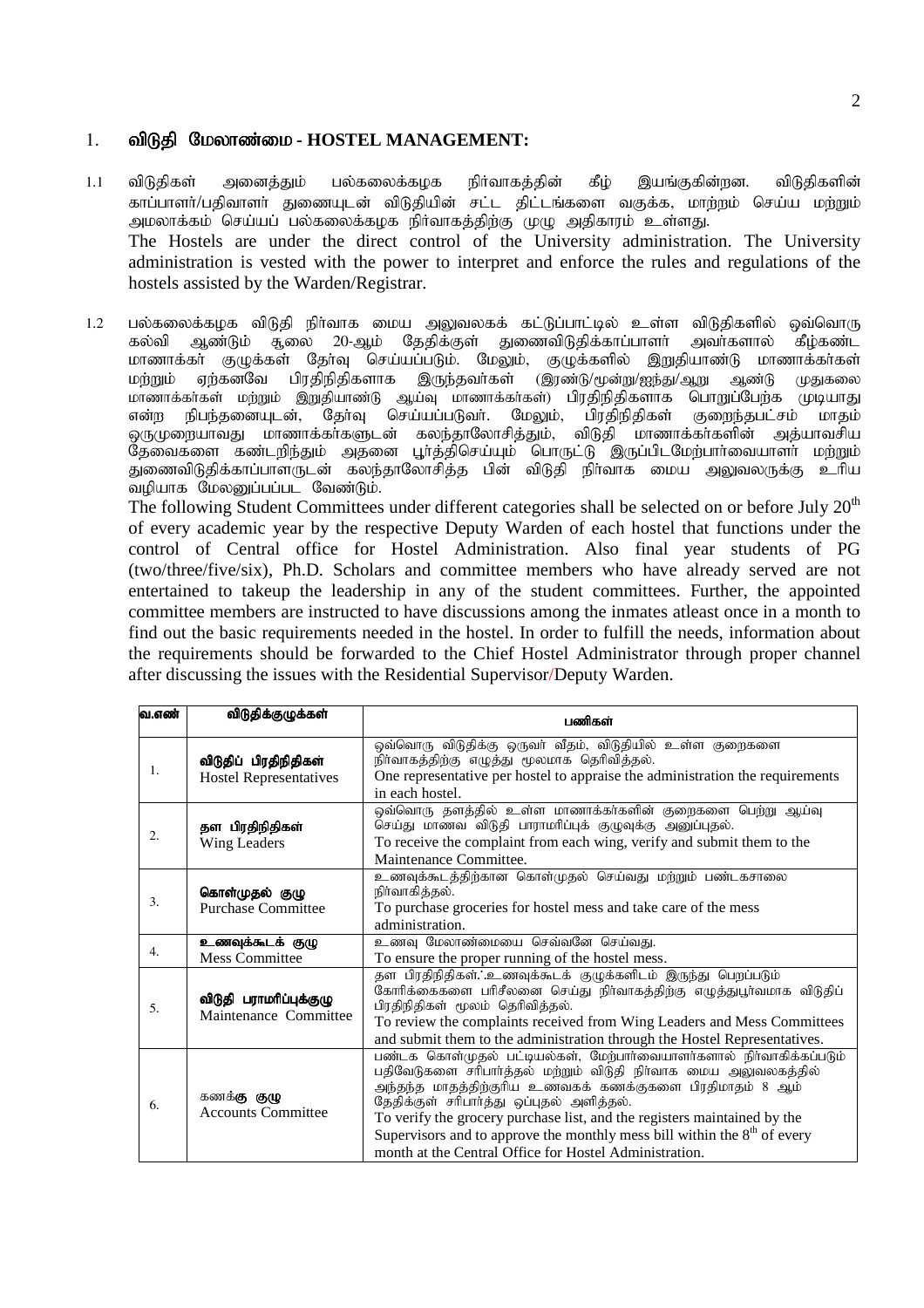#### 2. *LOTe* மாணாக்கர் சேர்க்கை –ADMISSION:

- 2.1 பல்கலைக்கழகத்தின் கீழ் உள்ள அனைத்துத் துறைகள் மற்றும் பள்ளிகளில் பயிலும் அனைத்து மாணாக்காகளும் விடுதிகளில் சேரத் தகுதியானவாகள் ஆவா. Admission to hostel is open to all students undergoing programmes in Departments/Schools of Bharathidasan University.
- 2.2 மறுச்சேர்க்கை கோரும் மாணாக்கர்களுக்கு விடுதிச் சேர்க்கை அறிவிப்பில் குறிப்பிடப்படும் நாட்களுக்குள் (30 நாட்கள்) மட்டுமே மறுச்சேர்க்கை வழங்கப்படும். Renewal Admission for hostel is permitted for only 30 days.
- 2.3 விடுதியில் மறுச்சேர்க்கை கோரும் மாணாக்கர்களுக்கு (ஆராய்ச்சி மாணவர்கள் உட்பட) கடந்த சூன்<br>வரையிலான விடுதிகட்டணம் மற்றும் உணவுக் கட்டணங்களை **விடுதி நிர்வாக மைய** விடுகிகட்டணம் <mark>அலுவலகத்தில்</mark> நிலுவையின்றி செலுத்தியிருந்தால் மட்டுமே மறுச்சேர்க்கை வழங்கப்படும். மேலும், மறுச்சேர்க்கை பெறாமல் எந்தவொரு மாணவரும் தொடர்ந்து விடுதியில் தங்க அனுமதியில்லை. Re-admission will be given only to students (including Ph.D. Scholars) who have cleared all the mess dues without arrears upto the month of June of the previous year at the **Central Office for Hostel Administration.** No one will be permitted to stay in the hostel without renewal**.**
- 2.4 நேரிடையாக முகமைகளில் இருந்து வீட்டுவாடகைப்படியினை (HRA) பொய் மாணாக்கர்கள் ஆறுமாத காலத்திற்கு ஒருமுறை பல்கலைக்கழகத்தில் செலுத்தி சரிசெய்திடவேண்டும். தவறும் பட்சத்தில் விடுதிகளில் மறுசேர்க்கை வழங்கப்படமாட்டாது. For research scholars who get their HRA directly to their account should pay the complete HRA amount given by the funding agency to the University. Also the HRA allotted should be paid once in six months and it should be brought to the notice of hostel office. If it is not done, the scholar will not be permitted for the next renewal.
- 2.5 சேர்க்கை கோரி விண்ணப்பிக்கும் பட்டமேற்படிப்புப் பயிலும் மாணாக்கர்கள், தங்கள் துறைத்தலைவர்/பள்ளித்தலைவர் பரிந்துரையுடன் விண்ணப்பம் செய்யவேண்டும். Application for admission to the hostel by P.G. Students should be submitted through the Head of the Department/School.
- 2.6 சேர்க்கை கோரி விண்ணப்பிக்கும் ஆய்வியல் நிறைஞர் மற்றும் முனைவர் பட்ட ஆராய்ச்சி<br>மாணாக்கர்கள் தங்கள் ஆய்வு மேற்பார்வையாளர் மற்றும் துறைத்தலைவர் ஆகியோரின் மேற்பார்வையாளர் மற்றும் துறைத்தலைவர் பரிந்துரைகளுடன் விண்ணப்பம் செய்ய வேண்டும். M.Phil. and Ph.D. Scholars who seek admission to the hostel should obtain the recommendations of both the Research Supervisor and the Head of the Department.
- 2.7 சேர்க்கை கோரி விண்ணப்பிக்கும் ஆராய்ச்சி மாணாக்கர்கள் எந்தத் துறையில் ஆராய்ச்சி<br>மேற்கொள்ளவுள்ளார் என்பது குறித்துப் பதிவாளரிடமிருந்து பெறப்பட்ட அனுமதிக் கடிதத்தின் மேந்கொள்ளவுள்ளார் என்பது குறித்துப் பதிவாளரிடமிருந்து ...<br>நகலை விண்ணப்பத்துடன் கட்டாயம் இணைக்கவேண்டும். இல்லையேல் ஆராய்ச்சி மாணாக்கர்களின் .<br>விடுகிக்கான விண்ணப்பப் படிவம் எர்கப்படமாட்டாகு. A Ph.D. Scholar who seeks admission to the hostel has to produce /enclose a copy of the Registrar's communication permitting him/her to do research in the respective Department of the University. Otherwise the application for admission to the hostel will not be entertained.
- 2.8 ஆய்வு மாணாக்கா்கள் அனைவரும் விடுதிச்சோ்க்கைக்காக விண்ணப்பிக்கும்போது கண்டிப்பாக வீட்டுவாடகை உறுகிமொமிப் படிவக்கை (HRA Declaration form) சமர்ப்பிக்கவேண்டும். Research scholars should compulsorily fill and submit the HRA declaration form at the time of hostel admission.
- 2.9 பல்வகை முகமைகளில் இருந்து வீட்டு வாடகைப்படி பெறும் மாணாக்கா்கள் விடுதியில்<br>மறுச்சோ்க்கை கோரும்போது முந்தைய கல்வியாண்டில் பதிவாளா் அலுவலகம் திட்டப்பிாிவில் முந்தைய கல்வியாண்டில் பதிவாளர் அலுவலகம் திட்டப்பிரிவில் (P.Section) பெறப்பட்ட வீட்டுவாடகைப்படிக்கான சான்றிதழின் (HRA Certifcate) நகல் மற்றும் rமுகமைகளில் இருந்து பொப்படும் வீட்டு வாடகைபடி முழுத்தொகையையும் கண்டிப்பாக செலுத்தி விடுகிறேன் என உறுதிமொழி கடிதத்தையும் வழங்கிடவேண்டும்.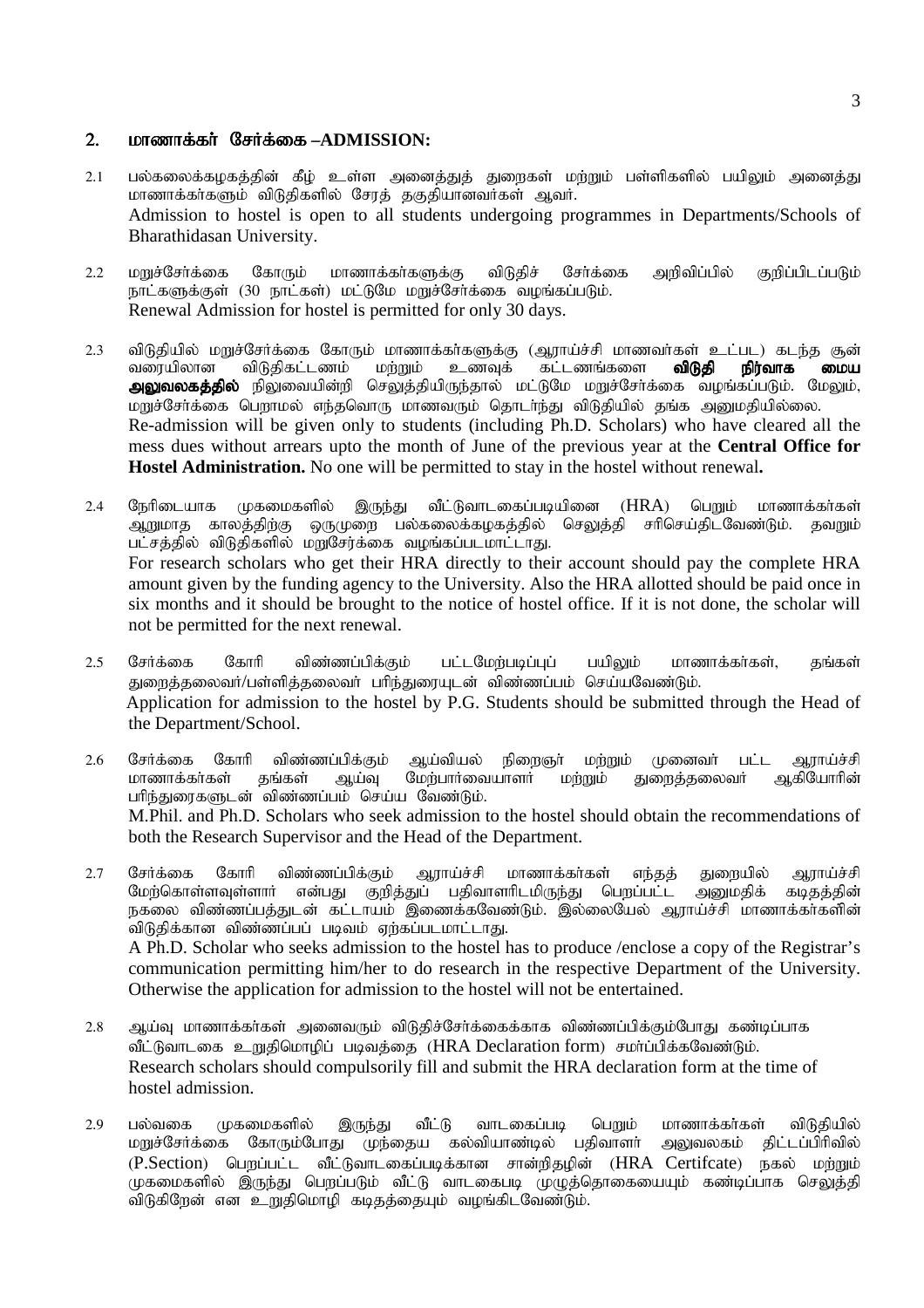Scholars getting HRA from different funding agencies should get HRA certificate from P section must have paid the allocated HRA received for the previous year during their renewal. Also an undertaking should be compulsorily given by the scholars saying that they will definitely pay their full amount of HRA to the University.

- 2.10 விடுதியில் சேர்க்கை பெற்று இளங்கலை/முதுகலை அல்லது ஆய்வியல் நிறைஞர் பட்டப்படிப்பினை நிறைவு செய்யும் மாணாக்கா்கள் பல்கலைக்கழகத் துறையில் புதிதாக பட்ட மேற்படிப்பு அல்லது .<br>ஆராய்ச்சியை மேற்கொள்ளும்போது துறையில் சோக்கை பெற்றதற்கான அனுமதிக்கடிதத்துடன் விண்ணப்பம் பெற்று, புதிதாக சேர்க்கை பெறவேண்டும். இவ்விதியினை மீறிச் செயல்படுவோர் மீது தக்க நடவடிக்கை எடுக்கப்படும். Any student of a U.G./P.G. or M.Phil. Programme, admitted to the hostel for that programme, cannot be continued in the hostel for any next higher programme of study/research without submitting a new hostel admission application form along with a copy of admission letter to the programme. Appropriate action will be initiated against any inmate found violating this regulation.
- 2.11 விடுதியில் சேர்க்கைப் பெற்றுள்ள மாணாக்கர்களுக்கு (ஆராய்ச்சி மாணாக்கர் உள்பட) விடுதியில் சேர்க்கை பெற்ற நாள் முதல் அவர் அந்த கல்வியாண்டில் கடைசியாக எழுதும் தேர்வு நாள்<br>அல்லது மே மாதம் 31-ஆம் தேதி இதில் எது முன்னர் நிகழ்வோ அது வரை அனுமதி எது முன்னர் நிகழ்வோ அது வரை அனுமதி வழங்கப்படும். எவரும் இதன் பின்னா் விடுதியில் தங்க அனுமதியில்லை. Students who have been admitted to the hostel (including Research Scholar) are allowed to stay for the period from the date of admission to till the date of last examination of the academic year/end semester or May 31 whichever is earlier. No student is allowed to stay in the hostel beyond this period.
- 2.12 அராய்ச்சி மாணவர்களுக்கு நான்கு அமர்வாக சேர்க்கை நடைபெறும் (சனவரிஇ ஏப்ரல், ஜுலை  $\&$ அக்டோபா்) மேலும், அவ்வாறு சோக்கை பெற்ற மாணவாகளுக்கு விடுதியில் சோந்த நாளில் இருந்து ஒவ்வொரு கல்வி ஆண்டின் முதலில் (ஜுலை மாதம்) மறுசேர்க்கை பெறப்பட் வேண்டும்  $\widetilde{\phi}$ ன்ற நிபந்தனையோடு இரண்டு∴மூன்று∴நான்கு∴ஐந்து ஆண்டுகளுக்கு மட்டும் விடுதி வசதியினைப் பொ அறுமதியளிக்கப்படும். Admission to the hostel for **Ph. D. Scholars** is held in four sessions (January, April, July & October) and the scholars will be allowed to avail hostel facility only for 2/3/4/5 years from the date of Joining. Further, the Scholars are instructed to renew the hostel admission at the begining of each academic year. i.e., July**.**
- 2.13 சேர்க்கை கோரி விண்ணப்பிக்கும் ஆய்வியல் நிறைஞர் மாணாக்கர்களுக்கு விடுதியில் சேர்ந்த நாளில் இருந்து (31.08.XXXX. என்ற வகையில்) ஒரு ஆண்டுக்கு மேல் விடுதியில் தங்க அனுமதியில்லை. **M.Phil.** Scholars admitted in the Hostel will not be permitted to stay beyond a period of one year from the date of Admission.
- 2.14 விடுதியில் சேர்க்கை கோரும் Guest Lecturer, நிதி முகமைகளிலிருந்து (Funding Agency) வீட்டு வாடகைப்படி (HRA) பெறும் ஆய்வு மாணாக்கர்கள், இளைய மற்றும் மூத்த ஆராய்ச்சியாளர் (JRF/SRF), ஆய்வில் ஈடுபடுபவர் (Research Fellow), தொழில்நுட்ப உதவியாளர் (Technical Assistant) மற்றும் இணைஆராய்ச்சியாளர் (Research Associate) ஆகியோர்களுக்கு விடுதிகளில் இடம் இருக்கும் பட்சத்தில் மட்டுமே சேர்க்கை வழங்கப்படும். மேலும், அவர்கள் பகிவாளர் அவர்களால் வழங்கப்படும் Guest Lecturer, JRF/SRF/RA/Research Fellow/TA-க்கான அனுமதிக்கடித்தின் நகலுடன் விண்ணப்பிக்கவேண்டும்.

For Guest Lecturer, Ph.D. Scholars receiving HRA form the funding agencies, JRF/SRF, Research Fellow, Technical Assistant and Research Associate working in the University Departments can be given hostel accommodation based on the space/availability of rooms. They have to submit their relevant document.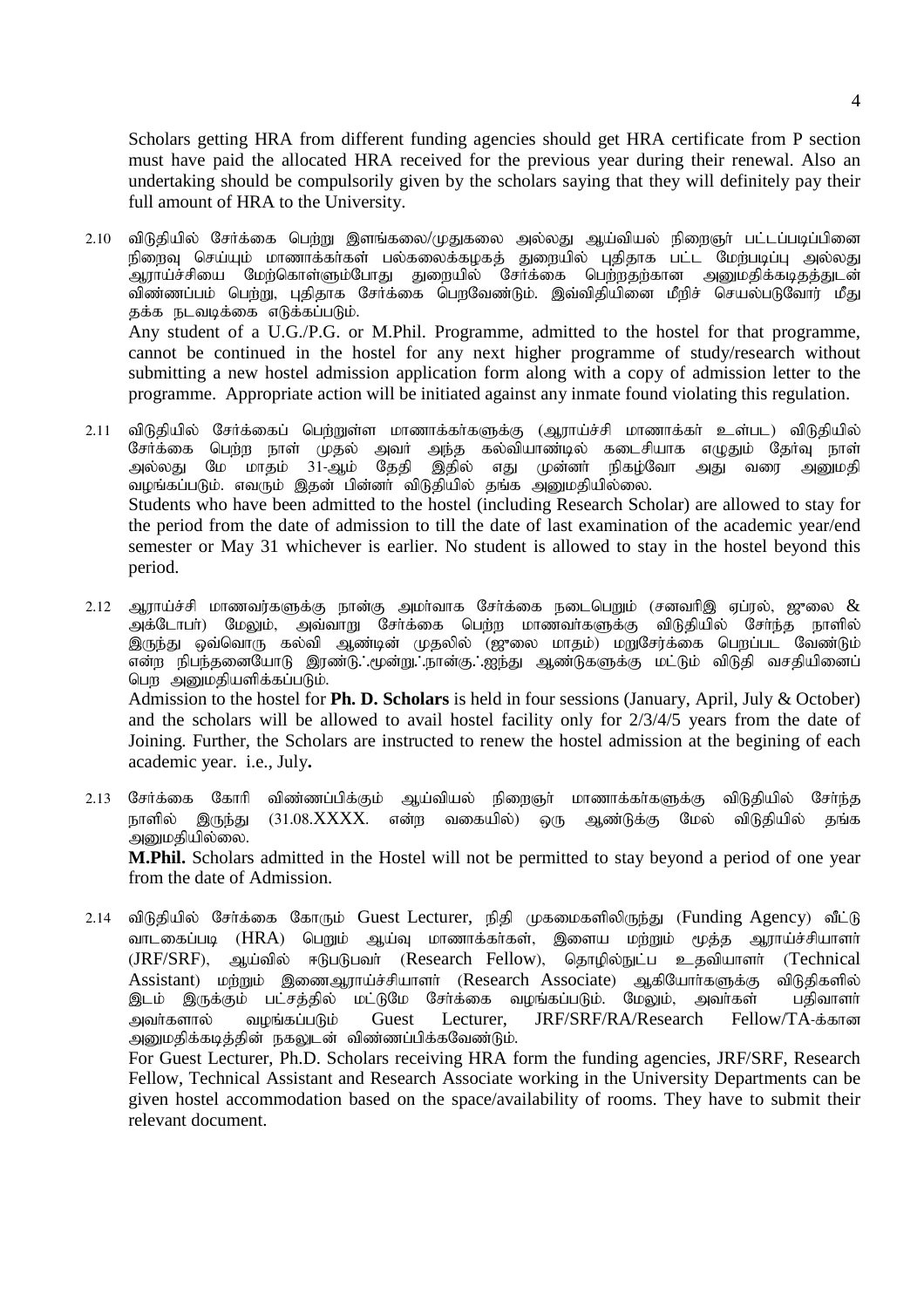- 2.15 முனைவர் பட்ட ஆய்வு மாணாக்கர்கள் (Ph.D.) மற்றும் ஆய்வியல் நிறைஞர் (M.Phil.) மாணாக்கர்கள் அனுமதிக்கப்பட்ட நாட்களுக்கு மேல் கூடுதலாக விடுதியில் தங்குவதற்கு, ஆய்வு நீட்டிப்புக்காக பல்கலைகழக நிா்வாகத்தால் வழங்கப்பட்ட ஆவணங்களை சமா்ப்பிப்பதுடன், உாிய .<br>கட்டணங்களை செலுத்தினால் மட்டுமே கூடுதலாக தங்குவதற்கு அனுமதிக்கப்படும். Ph.D. and M.Phil. Students who wish to stay in the hostel beyond the time period mentioned in their order are allowed to stay in the hostel after paying the required fee only. Further, they should submit the necessary extension order issued by the University.
- 2.16 சேர்க்கை கோரும் ஒவ்வொரு மாணாக்கரும் பல்கலைக்கழக விடுதியின் விதிமுறைகளுக்குக்<br>கட்டுப்படுவேன் என்றும் விதிமுறைகளை மீறும் பொழுது நிர்வாகம் எடுக்கும் எவ்வித கட்டுப்படுவேன் என்றும் விதிமுறைகளை மீறும் பொழுது நிர்வாகம் எடுக்கும் எவ்வித நடவடிக்கைக்கும் உட்படுவேன் என்றும் உறுதிமொழி வழங்கிய பிறகே விடுதியில் சேர்க்கை பெற  $m$ அனுமதி வழங்கப்படும். Every student seeking admission to the hostel should give an undertaking in writing that he/she will abide by the rules and regulations governing the hostel and that he/she will accept the disciplinary

#### 3. விடுதிக் கட்டணம் - HOSTEL FEE:

action if any violation of the rules and regulations is found.

3.1 விடுதியில் சேர்க்கை கோரும் மாணாக்கர்கள் கீழ்க்கண்ட ஆண்டு விடுதிக்கட்டணங்களை வங்கியில் .<br>செலுத்துச்சீட்டு வாயிலாக செலுத்திய பின் உரிய செலுத்துச் சீட்டுக்களின் இரண்டு படியினை விடுதி நிர்வாக மைய அலுவலகத்தில் விண்ணப்பத்துடன் சமா்ப்பிக்க வேண்டும். மேலும், மூன்று வருடங்களுக்கு ஒருமுறை 15% கட்டண உயர்வ அல்லது பல்கலைக்கமக நிர்வாகக்கால் நிர்ணயக்கப்படும் கட்டணங்கள் பெறப்படும்.

 At the time of admission to the hostel, the following annual hostel fees should be remitted through challan at State Bank of India and the two receipts should be submitted to the Central Office for Hostel Administration along with the application form. Also once in three years 15% hike or the fees decided by the University Authorities will be collected and changes in fee structure will be revised accordingly.

| வ. எண்/<br>Sl. No | கட்டண விபரம் / Fees Particulars                                                                               | ஆண்டுக்கு/Per year<br>Rs. ரூ. |
|-------------------|---------------------------------------------------------------------------------------------------------------|-------------------------------|
|                   | பிணைத் தொகை (முதல் சேர்க்கையின் போது மட்டும்)<br>Caution Deposit (At the time of Admission only)              | 2000                          |
|                   | விடுதி பராமரிப்பு செலவினம் (ஓர் ஆண்டுக்கு)                                                                    |                               |
| 2.                | Hostel Maintenance cost (Per year)                                                                            | 6000                          |
| 3.                | விடுதி பணியாளர்கள் ஊதியம் மற்றும் நலநிதி (ஓர் ஆண்டுக்கு)<br>Hostel Workers Salary and welfare Fund (Per year) | 4600                          |
| 4.                | பதிவுக் கட்டணம் (ஒவ்வொரு ஆண்டு சேர்க்கையின் போதும்)<br>Registration Fee (Every year of Admission)             | 400                           |
|                   | மொத்தம்/Total                                                                                                 | 13000                         |

#### *Post-Graduate Students/ M.Phil/Research Scholars:*  gl;l Nkw;gbg;G*/*Ma;tpay; epiwQh;*/*Kidth; gl;l Ma;T khzhf;fu;fs;

3.2 மேர்கண்ட கட்டணத்துடன் மாணாக்கா்கள் ஒவ்வொரு மாதத்துக்குரிய விடுதி உணவுக் கட்டணம், மின்கட்டணம் மற்றும் இதர கட்டணங்கள் அனைத்தையும் செலுத்த வேண்டும். In addition to the above, the inmates have to pay the monthly Mess fee, Electricity charges and other charges.

3.3 திட்ட உதவியாளர் (Project Assistant), இணைஆராய்ச்சியாளர் (Research Associate), ஆய்வில் ஈடுபடுபவர் (Research Fellow), இளைய/மூத்த ஆராய்ச்சியாளர் (JRF/SRF) மற்றும் தொழில்நுட்ப உதவியாளர் (Technical Assistant) போன்ற ஆய்வாளர்கள் ஆண்டுக்கட்டணத்தை செலுத்தவேண்டும். Project Assistant, Research Associate, Research Fellow, JRF/SRF and Technical Assistant must pay the annual fee at the time of Admission.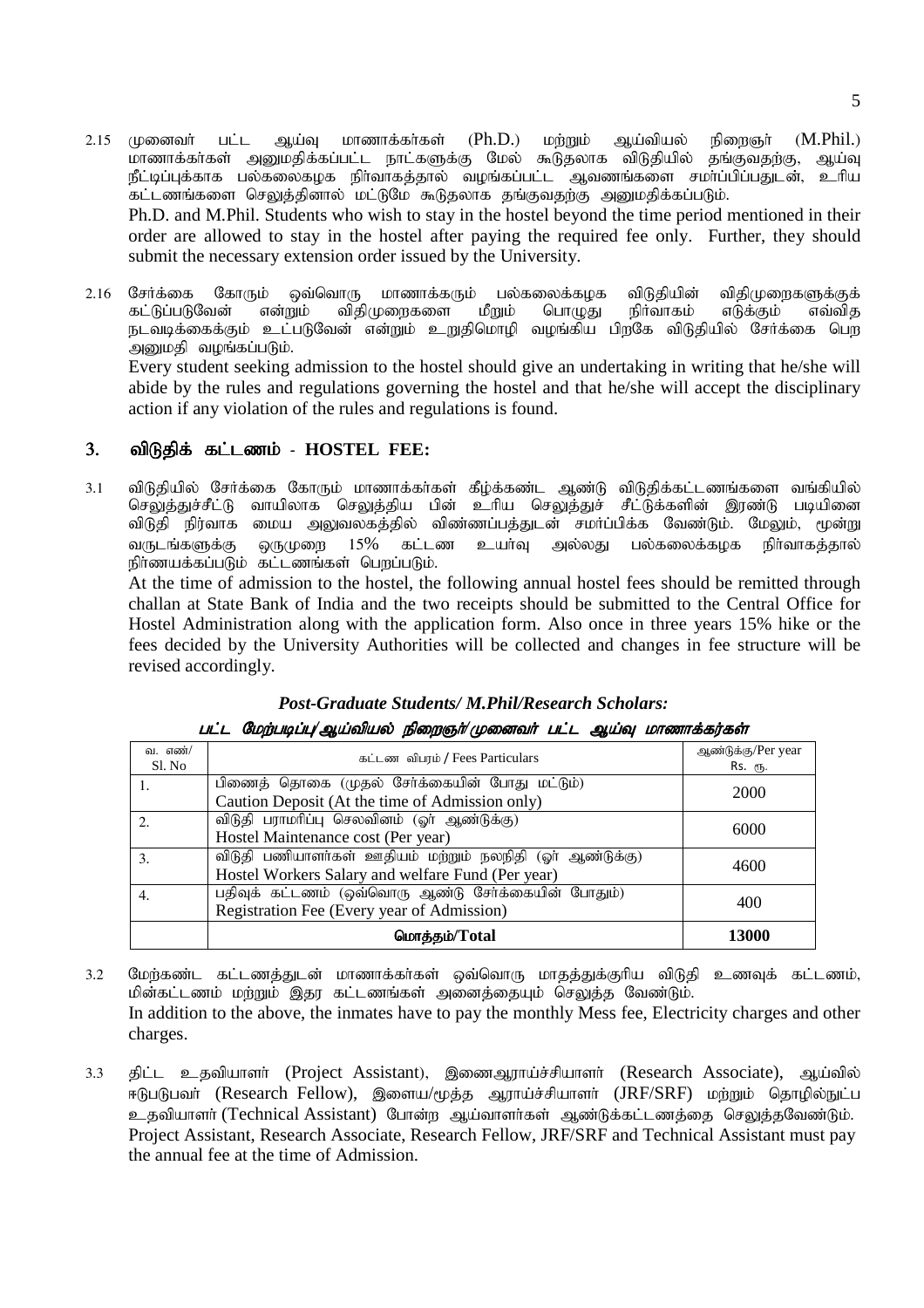- 3.4 பல்கலைக்கழக விடுதியில் சேர்க்கை பெறும் மாற்றுத்திறனாளி மாணாக்கர்களுக்கு பல்கலைக்கழத்திற்கு செலுத்த வேண்டிய கட்டணங்களான பதிவுக் கட்டணத்திற்கு (Registration Fee) மட்டும் 100% விலக்கு அளிக்கப்படும். மேலும், நிதி முகமைகளில் உதவித்தொகை (Fellowship) பெறும் மாணாக்கர்கள் முழுக்கட்டணத்தையும் செலுத்தவேண்டும். Differently abled students getting admission in the University hostel are totally (100%) excempted from the payment of Registration fee only. Fellowship students have to pay the entire amount.
- 3.5 ஏப்ரல்(April), சனவரி(January) மற்றும் அக்டோபா (October) அமர்வுகளில் புதுச்சேர்க்கை பெறும் ஆராய்ச்சி மாணாக்கர்கள் (Ph.D. Scholars) மட்டும், கீழ்க்கண்ட கட்டணங்களை செலுத்த வேண்டும். Only for the newly admitted Ph.D. Scholars in the hostel during January, April & October sessions the following fees are applicable**.**

|          |                                                     |              | சனவரி    | ஏப்ரல்   |
|----------|-----------------------------------------------------|--------------|----------|----------|
| வ.ண்/    | கட்டண விபரம் / Fees Particulars                     | (October     | (January | (April)  |
| Sl. No   |                                                     | Session)     | Session) | Session) |
| 1.<br>2. |                                                     | Rs. ரூ.      | Rs. ரூ.  | Rs. ரூ.  |
|          | பிணைத் தொகை (முதல் சேர்க்கையின் போது மட்டும்)       | 2000         | 2000     | 2000     |
|          | Caution Deposit (At the time of Admission only)     |              |          |          |
|          | விடுதி பராமரிப்பு செலவினம்                          | 4500         | 3000     | 1500     |
|          | Hostel Maintenance cost                             |              |          |          |
|          | விடுதி பணியாளர்கள் ஊதியம் மற்றும் நலநிதி            |              |          |          |
| 3.       | Hostel Workers Salary and welfare Fund              | 3550<br>2500 | 1450     |          |
|          | பதிவுக் கட்டணம் (ஒவ்வொரு ஆண்டு சேர்க்கையின் போதும்) | 400          | 400      | 400      |
| 4.       | Registration Fee (Every year of Admission)          |              |          |          |
|          | மொக்கம்/Total                                       | 10450        | 7900     | 5350     |

3.6 விடுதியில் தங்கியுள்ள ஆய்வு மாணாக்கா்கள் எவரேனும் வெவ்வேறு முகமைகளில் இருந்து வழங்கப்படும் வீட்டு வாடகைப்படி (House Rent Allowance) பெறுபவராக இருப்பின் விடுதியில் சேர்ந்த பிறகு அதனை முழுவதுமாக பல்கலைகழகத்திற்கு செலுத்தப்பட வேண்டும். Those inmates who are drawing House Rent Allowance from any funding agency have to remit the

entire allowance after joining the hostel.

3.7 விடுதி மாணாக்கர்களுக்கு சேர்க்கையின் போது அடையாள அட்டை வழங்கப்படும். மாணவர்கள் ்.<br>தொலைக்கும் பட்சத்திலோ அல்லது சேதம் ஏற்படுகையிலோ இரண்டாம்படி அடையாள அட்டை (Duplicate Identity Card) உவமங்குவதற்கு கட்டணமாக ரூ.50/- உணவகக் கட்டணத்துடன் சேர்த்து பெறப்படும். At the time of hostel admission hostel identity card (ID) will be issued. If the students damage or

misplace their card, duplicate ID card will be issued only after the remittance of Rs. 50/- along with their mess bill.

#### **4.** miw fl;Lg;ghl;L tpjpfs fl;Lg;ghl;L tpjpfs tpjpfs; - **RULES RELATING TO ROOMS, FURNITURE AND FITTINGS:**

- 4.1 சேர்க்கை பெறும் மாணாக்கர்களுக்கு விடுதி நிர்வாக மைய அலுவலகம் வாயிலாகவே உரிய அறைகள் ஓதுக்கீடு செய்யப்படும். Allotment of rooms will be made by the Central Office for Hostel Administration.
- 4.2 மாணாக்கர்கள் தங்களுக்கு வழங்கப்பட்டுள்ள அறைகளிலேயே தங்குதல் வேண்டும். துணைவிடுதிக்காப்பாளர். முதன்மை விடுதி நிர்வாக அலுவலரின் முன் அனுமதியில்லாமல் அவர்கள் விரும்பும் அறைக்கு மாற்றம் செய்யக்கூடாது. Inmates should occupy and stay in the rooms allotted to them. They should not exchange rooms without the permission of the Deputy Warden/Chief Hostel Administrator.
- 4.3 மாணாக்கா்களுக்கு ஒதுக்கீடு செய்யப்பட்ட விடுதி அறைகளில், துணைவிடுதிக்காப்பாளா் மற்றும் விடுதி நிர்வாக மைய அலுவலா்களிடம் உரிய அனுமதி பெறாமல், சம்பந்தப்பட்டவா்கள் தவிர பிற மாணாக்கர்கள் அல்லது வெளிநபர்கள் கங்கியிருப்பகாக அறியப்பட்டால். சம்பந்தப்பட்ட அறையினில் உள்ள அனைவரும் உடனடியாக விடுதியினை விட்டு வெளியேற்றப்படுவார்கள்.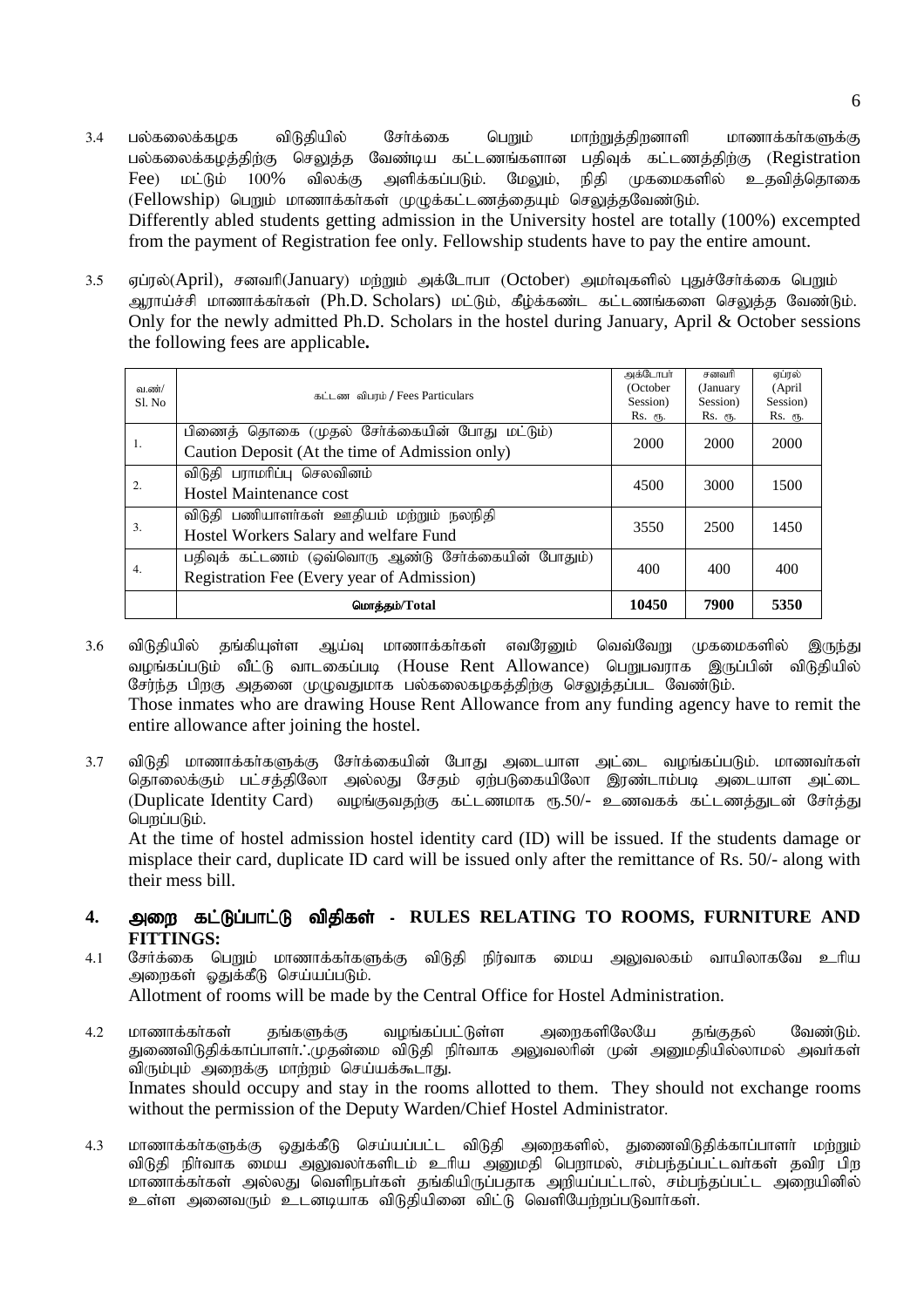Without getting prior permission from Deputy Warden and Central Office for Hostel Administration, the inmates should not entertain other or outside people. If such circumstances prevail, all the inmates will be vacated from the hostel immediately.

4.4 சேர்க்கை பெறும் மாணாக்கர்களுக்கு விடுதி நிர்வாக மைய அலுவலகத்தின் வாயிலாக வருகைப் பதிவிற்கான எண்கள் (Biometric No) வழங்கப்படும். மாணாக்கர்கள் காலை விடுதியினை விட்டு துறைகளுக்கு செல்லும் போதும், மாலை துறைகளில் இருந்து விடுதிக்கு திரும்பும் போதும் மற்றும் ்விடுமுறை நாட்களில் விடுதியினை விட்டு வெளியே செல்லும் போதும் திரும்ப விடுதிக்கு வரும் போதும் கண்டிப்பாக வருகைப்பதிவு இயந்திரத்தில் (Biometric Machine) பதிவு செய்யவேண்டும். தவறும் பட்சத்தில் மாணாக்கர்களின் துறைக்கும், பெற்றோருக்கும் கடிதம் அனுப்பப்படும் மற்றும் அதன் செலவினத்தை மாணாக்கரே ஏற்க வேண்டும். Students getting admission in the University hostel will be given a unique Biometric No. through Central Office for Hostel Administration. Students are expected to make an imprint in the Biometric Machine while leaving the hosel to the department in the morning/while returning to the hostel from the department and also while leaving the hostel and returning the hostel during holidays. Nonadherence to this will be reported to the student's department and parents and the expenditure incurred will be borne by the students.

4.5 எவ்விதச் சூழ்நிலையிலும், விடுதி அறைகளில் உள்ள பொருட்களை (மேஜை, நாற்காலி மற்றும் கட்டில்) மர்ளொரு அறைக்கு மாற்றக்கூடாது. விடுதி அறைகளில் உள்ள பொருட்கள் அனைத்திற்கும் அறையில் தங்கியுள்ள மாணாக்காகளே பொறுப்பேற்கவேண்டும். அறையின் மின் விசிறியிலோ அல்லது மின் விளக்குகளிலோ பழுது ஏற்படின் அறையில் தங்கியுள்ளோர் பழுது நீக்கக் கோரி<br>தளப்பிரதிநிதிகள் மற்றும் விடுதி பராமரிப்பு குழுவின் மூலமாக விடுதி நிர்வாக மைய தளப்பிரதிநிதிகள் மற்றும் விடுதி பராமரிப்பு குழுவின் மூலமாக விடுதி நிர்வாக மைய அலுவலகக்கிற்குக் தகவல் தெரிவிக்கவேண்டும். விடுதியில் மற்ற இடங்களில்/அறைகளில் உள்ள மின் உபகரணங்களை விடுதி நிர்வாக ஒப்புதல் இல்லாமல் இடமாற்றம் செய்தல் கூடாது. அறைகளில் தங்கியுள்ளோர் தங்களுடைய சொந்த மின் உபகரணங்களை (**மின் அடுப்பு, மின்சாரச்**<br>ச**லவைப் பெட்டி** மற்றும் **இசை தொடா்பான ஹோம் தியேட்டா் முதலான மின்சாதங்களை) சலவைப் பெட்டி** மற்றும் **இசை தொடா்பான ஹோம் தியேட்டா் முதலான மின்சாதங்களை)**<br>பயன்படுத்திக்கொள்ள அனுமதி கிடையாது. இவ்விதிகளை மீறுவோர் மீது ஒழுங்கு நடவடிக்கை இவ்விதிகளை மீறுவோர் மீது ஒழுங்கு நடவடிக்கை மேற்கொள்ளப்படும்.

Hostel furniture (Table, chair & cot) should not be transferred from one room to another under any circumstance. Occupants are responsible for the furniture and fittings in their respective room. If a light or fan does not function in a room, the inmate shall intimate it to the Central Office for Hostel Administration for replacement through the wing leader & hostel Maintanance committee. Without intimating Central Office for Hostel Administration the items should not be replaced with similar items taken from anywhere else in the hostel. The inmates are not allowed to keep or use any electrical appliances (**Induction stove, Iron box** and **Home Theatre etc.,**) of their own in the hostel. Action will be taken against those found violating these regulations.

4.6 மாணாக்கர்கள் விடுதியினை விட்டு வெளியேறுவதற்கு முன்பு அனைத்து விடுதிக்கட்டணங்களையும்<br>செலுத்தியதற்கான பதிவுகளை விடுதி நிர்வாக மைய அலுவலகத்தில் மேற்கொண்டபின் செலுத்தியதற்கான வெளியேறுவதற்கான (Vacating form) படிவத்தினை பூர்த்திசெய்து விடுதி மேற்பார்வையாளரின் சான்றொப்பத்துடன் விடுதி நிர்வாக மைய அலுவலகத்தில் படிவத்தை சமாபிக்கவேண்டும். மேலும், விடுதியை விட்டு வெளியேறுவதற்கு முன் அறைகளில் உள்ள பொருட்களை<br>துணைவிடுதிக்காப்பாளரால் நியமிக்கப்பட்டுள்ள அலுவலரிடம் சரியாக ஒப்படைக்க வேண்டும். துணைவிடுதிக்காப்பாளரால் நியமிக்கப்பட்டுள்ள அலுவலரிடம் சரியாக ஒப்படைக்க வேண்டும். படிவத்தினை பூர்த்தி செய்து சமா்பிக்க தவறும்போது நடப்பு கல்வியாண்டின் ஜீன் இறுதிவரை உணவுக்கட்டணம் தவிர்த்து இதரக்கட்டணங்கள் வசூலிக்கப்படும்.

 Inmates who vacate the hostel should obtain the fee clearance from Central office for Hostel Administration and submit the duly filled in form (Vacating form) signed by the respective hostel supervisor to the Central Office for Hostel Administration before leaving the hostel. Also they should hand over the furniture and fitting of their rooms intact to the hostel authority authorized by the Deputy Warden. If the duly filled in forms were not submitted at the time of vacating the hostel, then other charges, except mess charges will be calculated and collected as per the norms upto June  $30^{\text{th}}$ .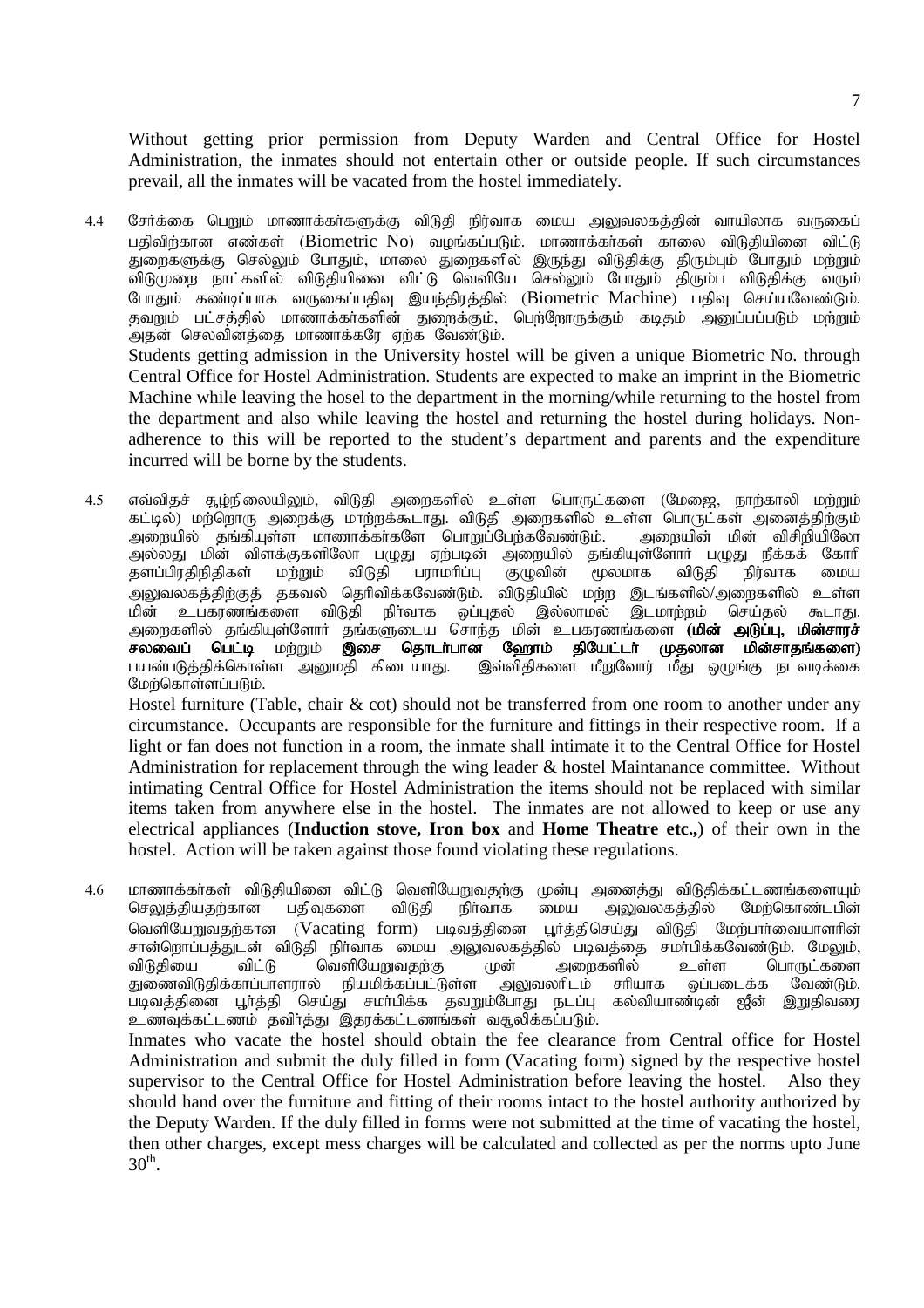- 4.7 விடுதி அறையில் உள்ள பொருட்கள் ஏதேனும் சேதமடைந்தாலோ அல்லது காணாமல் போனாலோ, அப்பொருளுக்குரிய தொகையினை அறையில் தங்கியிருப்போரிடம் இருந்து விடுதியை விட்டு, வெளியேறும் முன் வசூலிக்கப்படும். If any furniture/fitting in a room is/are found damaged/ missing, the cost will be collected from the inmates of the room at the time of vacating the hostel.
- 4.8 கோடை விடுமுறையில் பல்கலைக்கழக விடுதிகளில் பராமரிப்புப் பணிகள் மேற்கொள்ள வேண்டியது<br>அவசியமாக இருப்பதால், விடுதிகளில் தங்கிப் பயின்று வரும் மாணவர்கள் தங்களின் இருப்பதால், விடுதிகளில் தங்கிப் பயின்று வரும் மா<br>ள் முடிந்தபிறகு அல்லது மே மாதம் 31-ஆம் தேதிக்குள் துறைத்தேர்வுகள் முடிந்தபிறகு அல்லது மே மாதம் 31-ஆம் தேதிக்குள் விடுதி அறையினை<br>காலிசெய்ய வேண்டும் என்று அறிவுறுத்தப்படுகிறது. இதனை தவிர்த்து விடுதி அறைகளைப் காலிசெய்ய வேண்டும் என்று அறிவுறுத்தப்படுகிறது. இதனை தவிர்த்து விடு<sub>ச்</sub><br>பூட்டிச்செல்லும் மாணவாகளுக்கு அடுத்த அண்டிற்கான மறுசோ்க்கை .<br>மாணவாகளுக்கு அடுத்த ஆண்டிற்கான மறுசோக்கை விண்ணப்பம்<br>ப என்றும், அந்த அறைகளின் பூட்டுகள் உடைக்கப்பட்டு அவாகளின் வழங்கப்படமாட்டாது என்றும், அந்த உடைமைகள் வெளியேர்றப்படும். மேலும், மாணவர்களின் உடைமைகளுக்கு (பூட்டிய அளைக்குள் இருந்த பொருட்கள்) பல்கலைக்கழகம் எந்தவிதத்திலும் பொறுப்பேற்காது. As it becomes essential to carryout maintenance and repair works by the authority during summer vacation, inmates are instructed to vacate the hostel after completion of their departmental examination on or before  $31<sup>st</sup>$  May (whichever is earlier). Re-addmission to hostel for the next academic year will not be given for students who have left the hostel for summer vacation after

locking their rooms. The hostel management reserves the right to break open any room which is not vacated during summer vacation. No complaints of breakage or loss of property is entertained in this regard.

4.9 கோடைவிடுமுறையான மே மற்றும் ஜுன் மாதங்களில் வெளியிலிருந்து வந்து பல்கலைக்கழகத்<br>துரைகளில் ஆய்வு மேற்கொள்ளவிருக்கும் மாணாக்கர்களுக்கு, ஆய்வுவழிகாட்டி மற்றும் மேற்கொள்ளவிருக்கும் மாணாக்கா்களுக்கு, ஆய்வுவழிகாட்டி மற்றும்<br>ரிந்துரையின் பேரிலும், விடுதி இடவசதியினைக் கருத்தில் கொண்டும் துறைத்தலைவா்களின் பரிந்துரையின் பேரிலும், விடுதி இடவசதியினைக் கருத்தில் கொண்டும் விருந்தினா் கட்டணத்தில் தங்குவதற்கு அனுமதி அளிக்கப்படும். Students from other places who opt for summer project during summer vacation (May and June) at our University Departments, hostel facility will be provided at a guest tariff based on the availability of space and recommendation of guide and Head of the department.

#### 5. விடுதி உணவக விதிகள் - MESS RULES:

5.1 விடுதியின் உணவகம் "இலாப-நட்டமின்றி" மாணாக்கர்களால் நடத்தப்படுகிறது. உணவருந்தும் மாணாக்கா்களிடமிருந்து உணவுக் கட்டணங்கள் சாிசமமாக பிாித்து வசூலிக்கப்படுகிறது. விடுதியில்<br>தங்கியுள்ள ஒவ்வொரு மாணாக்கா்களும் கண்டிப்பாக விடுதி உணவகத்தில் உணவு மாணாக்கர்களும் கண்டிப்பாக விடுதி உணவகத்தில் உணவு உண்ணவேண்டும்.

The hostel mess is functioning on "No Profit-No Loss" basis run by the students. Total expenditure will be divided equally among all inmates. Joining and dining in the mess is compulsory for all the inmates of the hostel.

- 5.2 மாணாக்கர்களை கொண்ட விடுதி மாணாக்கர்கள் குழுக்கள் விடுதிக்காப்பாளர்/முதன்மை விடுதி நிர்வாக அலுவலர்/துணைவிடுதிக்காப்பாளரின் வழி காட்டுதலின் பேரில் விடுதி உணவக நிர்வாகத்தை வழி நடத்திச் செல்லும். Student's committees will manage the mess under the guidance of the Warden / Chief Hostel Administrator / Deputy Warden.
- 5.3 விடுதி உணவகம் ஒவ்வொரு ஜுலை மாதம் முதல் ஜுன் மாதம் வரையிலான கல்வியாண்டில் தீபாவளி, ஆயுதபூஜை, ரம்ஜான், கிறிஸ்துமஸ், புதுவருடப்பிறப்பு மற்றும் பொங்கல் ஆகிய விடுமுறைகளைத் தவிர்த்து அனைத்து நாட்களிலும் இயங்கும். The hostel mess will be functioning from July to June in an academic year with breaks only during festivals like **Deepavali, Pooja, Ramzan, Christmas, New Year and Pongal.**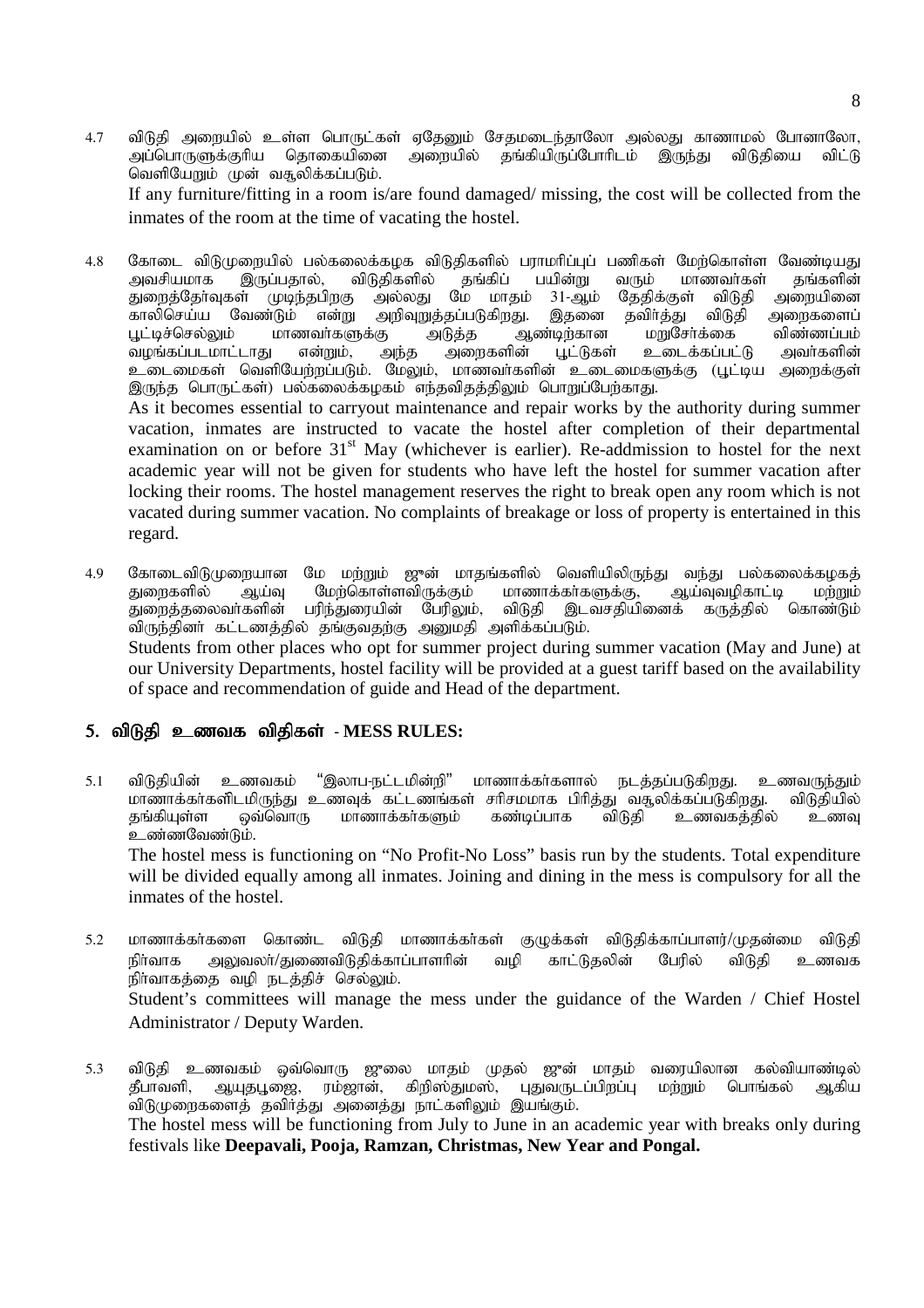5.4 விடுதிகளில் தங்கியுள்ள மாணாக்கர்களின் எண்ணிக்கை 50-க்கும் கீழ் குறையும் பொழுது விடுதி ்.<br>உணவுக்கூடம் மூடப்படும். மாற்று உணவக வசதி எக்காரணம் கொண்டும் செய்யப்படமாட்டாது. If the inmate's strength falls below 50, the mess will be closed. Special arrangements for food will not be made under any circumstances.

5.5 உணவகத்தில் உணவு உட்கொள்ள இயலாத விடுதி மாணாக்கர்கள், உணவுச் செலவிலிருந்து விலக்குக் கோரி உரிய படிவத்தினை பூர்த்திசெய்து சம்பந்தப்பட்ட விடுதி மேற்பார்வையாளரிடம் குறைந்தளவு ஒருநாளுக்கு முன்னதாகத் தரவேண்டும். பொதுவாக அதிகபட்சம் தொடர்ச்சியாக ஐந்து நாட்கள் உணவு உட்கொள்ளாத நிலையில் விலக்கு அளிக்கப்படும். தொடர்ச்சியாக ஒருமாதம் மற்றும் அதற்கு மேலும் விடுதியில் தங்காத மாணாக்கா்கள் தத்தம் துறைத்தலைவாின் ஒப்புதலுடன் கடிதத்தை முன்கூட்டியே சமர்பிக்க வேண்டும். For absence from the mess, reduction will be allowed only if inmate's absence from the mess is recorded in the prescribed form and same is submitted to the respective supervisors of the hostel atleast one day in advance. In general, only if the inmates are absent for at-least five consecutive days the reduction will be considered. If the inmates do not reside for one month or more, they have

- 5.6 மாணாக்கர்கள் உணவகத்தில் உணவகக் குறைப்பு (Mess Reduction) பெற்றுக்கொண்டு, விடுதியில் தங்கியிருந்தால் கண்டிப்பாக அவர்களுக்கு உணவக குரைப்பு (Mess Reduction) வழங்க இயலாது. .<br>மேலும், வெளியில் இருந்து உணவு எடுத்து வந்து விடுதியில் சாப்பிட அனுமதி இல்லை. Inmates after getting mess reduction, if they are found to stay in hostel, cannot claim for mess reduction and further more there is no permission to bring outside food in the hostel permises.
- 5.7 உணவு பரிமாறும் கால அட்டவணை கீழக்கண்டவாறு வரையறுக்கப்பட்டுள்ளது. Food will be served in the mess during the below mentioned hours of the days.

to get permission from their concerned Head of the Department well in advance.

| காலை தேநீர்      | Morning Tea        | $\pm 6.00$ a.m.              |
|------------------|--------------------|------------------------------|
| காலைச்சிற்றுண்டி | <b>Breakfast</b>   | $\therefore$ 7.30 - 9.30 a.m |
| மதிய உணவு        | Lunch              | $\therefore$ 1.00 – 3.00 p.m |
| மாலை தேநீர்      | <b>Evening Tea</b> | $\therefore$ 5.30 – 6.45 p.m |
| இரவு உணவு        | Dinner             | $\therefore$ 7.30 - 9.30 p.m |

மேர்குரிப்பிட்டுள்ள நேரங்களை கடந்து உணவளிக்க இயலாது. எந்தச் சூழ்நிலையிலும் உணவு பரிமாறும் நேரம் நீட்டிக்கப்படமாட்டாது.

Food will not be served after the stipulated time. Timing for serving food will not be extended at any circumstances.

- 5.8 <u>உ</u>ணவகங்களில் உணவுகளை வீனாக்ககூடாது. மேலும், வருட்சியினை கருத்தில் கொண்டு மாணாக்கர்கள் தண்ணீரை சிக்கனமாக செலவிட வேண்டும். Food should not be wasted and taking into consideration the drought condition in the campus water should consumed economically.
- 5.9 விடுதியின் சமையற்கூடத்திற்குள் மாணாக்கர்கள் அனுமதியின்றி நுழையக் கூடாது. விடுதி உணவகம்/சமையலறையிலிருந்து யாதொரு பாத்திரத்தையும் வெளியே கொண்டு செல்வதற்கு<br>அனுமதி கிடையாது. இதேபோல் விடுதி அறைக்குள் மாணாக்கர்கள் உணவினை எடுத்துச் அனுமதி கிடையாது. இதேபோல் விடுதி அறைக்குள் மாணாக்கா்கள் உணவினை எடுத்துச் செல்லவும் அனுமதி கிடையாது. Inmates should not enter the kitchen without permission. Any kitchen/mess utensils should not be taken out of the mess**.** Food should not be taken to their rooms by the inmates.
- 5.10 சேதப்படுத்தப்பட்ட/தொலைந்துபோன சமையலறை மற்றும் உணவுக்கூட பொருட்களுக்கான சேதாரம் விடுதியில் தங்கியுள்ள மாணாக்கர்களிடமிருந்து வசூலிக்கப்படும். The cost of damaged/ lost kitchen, mess utensils and vessels will be collected from the inmates.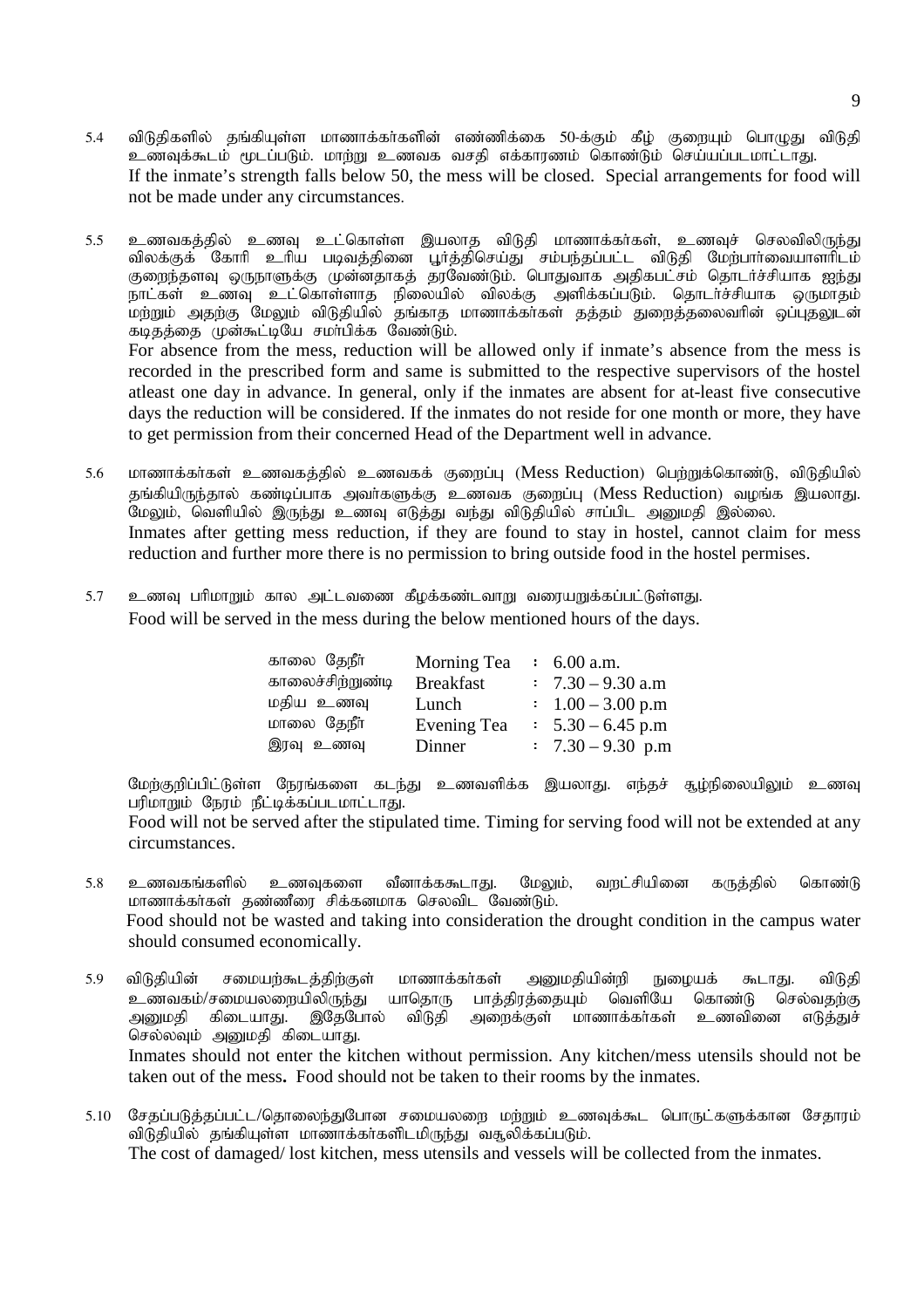- 5.11 சாப்பிடும் தட்டுகளில் கை அலம்புவது, பாத்திரங்களைத் தட்டி ஒலி எழுப்பிப் பணியாளர்களை அழைத்தல் மற்றும் பாத்திரங்களை தவறாக பயன்படுத்துதல் போன்றவை தடைசெய்யப்பட்டுள்ளது. Washing hand in plates, banging utensils to call servants and misusing utensils in any form are prohibited.
- 5.12 பணியாளர்களை அவமதித்தல் மற்றும் தாக்குதல் தண்டனைக்குரியதாகும். விடுதிகளில் உள்ள விடுதிப் பணியாளர்களின் பணிகளில் குறுக்கிடுதல் கூடாது. விடுதிப் பணியாளரின் பணியில் ஒழுங்கீனம் ஏதாவது இருப்பின், விடுதித் தொடர்புடைய நிர்வாகிகளிடம் புகார் தெரிவிக்கவேண்டும். நேரடி நடவடிக்கையில் மாணாக்கர்கள் ஈடுபடக்கூடாது. Abusing illtreating or attacking any worker is an offence. Inmates of the hostel should not interfere with the work of the hostel staff and servants. Cases of misconduct if any, by the hostel employees should be reported to the hostel authorities. Inmates should not resort to direct action in this regard.
- 5.13 பல்கலைக்கழக விடுதி உணவகங்களில் எண்ணெய் டின்கள், கோணி பைகள் மர்றும் பால் கவர் போன்றவற்றை விற்பனை செய்யும் போது வெளிப்படைத்தன்மையை கருத்தில் கொண்டு சனவரி, ஏப்ரல், ஜீலை மற்றும் அக்டோபா் மாதங்களில் மட்டும் துணைவிடுதிக்காப்பாளா் முன்னிலையில் விற்பனை செய்யவேண்டும் எனவும், அதற்குரிய தொகையினை உடனடியாக விடுதி நிர்வாக வங்கி<br>கணக்கில் செலுத்தியும், செலுத்தப்பட்ட தொகை உணவக வரவு செலவு பட்டியலில் செலுத்தப்பட்ட தொகை உணவக வரவு செலவு பட்டியலில் கொண்டுவரப்படவேண்டும்.

 Used oil tins, gunny bags, milk sachets etc., should be sold in a transparent manner during the months of January, April, July and October with the knowledge of Deputy Wardens. The amount generated should be deposited in the hostel accout and shown in the mess expenditure.

### 6. உணவுக்கட்டணம் செலுக்துகல் - MESS FEE REMITTANCE:

6.1 விடுதிகளில் மாதாந்திர உணவுக்கான செலவு மற்றும் மாதாந்திர விடுதிப் பராமரிப்புக் கட்டணம் மாணாக்கர்களின் கவனத்திற்கு விடுதியில் உள்ள அறிவிப்புப் பலகையின் வாயிலாக பிரதி மாதம் 10-ஆம் தேதிக்குள் அறிவிக்கபடும். Monthly mess and maintanenance fee amount will be informed to the inmates on or before  $10<sup>th</sup>$  day

of every month through the hostel notice board.

- 6.2 உணவுக்கூட கட்டணங்கள் மின்னணுப் பண பரிவர்க்கனை மூலமாக செலுக்கியபின் அகன் படியினை விடுதி நிர்வாக மைய அலுவலகத்தில் சமர்பிக்கவேண்டும் The payment of mess fees should be paid through online transaction and a copy of the payment slip should be submitted to the Central Office for Hostel Administration.
- 6.3 உணவு மற்றும் இதர கட்டணத்தை பிரதி மாதம் 20-ஆம் தேதிக்குள் கட்டாயம் மின்னணு பண பரிவாத்தனை மூலம் விடுதி நிா்வாக வங்கி கணக்கில் செலுத்தவேண்டும். 25-ஆம் தேதி வரை ஒரு நாளைக்கு ரூ.5/- வீதம் கண்டக்கொகை வசூலிக்கப்படும். அகற்கு மேலும் கட்டணம் செலுத்தப்படாவிட்டால் 26-ஆம் தேதியிலிருந்து உணவுக் கூடத்தில் உணவருந்த அனுமதிக்கப்படமாட்டாா்கள். மேலும், தண்டத்தொகையுடன் உணவுக் கட்டணம் செலுத்திய பின்னரே உணவருந்த அனுமதிக்கப்படுவார்கள். Every inmate of the hostel should pay their mess bill by online payment mode to the Central office for Hostel Administration account before  $20<sup>th</sup>$  of every month. Late Payments will be received with fine (Rs.5/-per day) from  $21<sup>st</sup>$  to  $25<sup>th</sup>$  beyond which defaulter will not be allowed to dine in the mess. Further, students are permitted to dine in the mess only after the payment of mess fee (till date) along with the fine amount.
- 6.4 உணவகக்கட்டணங்கள் உணவக பட்டியல் வெளியிடப்பட்ட அந்தந்த மாதத்தின் கடைசி நாட்களுக்குள் செலுத்தியிருந்தால் மட்டுமே மாணாக்கா்களின் அம்மாத உணவகக் கட்டணப்<br>பட்டியலில் சாிகட்டப்படும். மேலும், இதில் ஏதேனும் விடுதல்கள் இருப்பதாக கருதினால், சரிகட்டப்படும். மேலும், இதில் ஏதேனும் விடுதல்கள் இருப்பதாக கருதினால்,<br>உரிய ஆவனங்களுடன் விடுதி நிர்வாக மைய அலுவலகத்தில் நேரில் கொடர்பு உடனடியாக உரிய ஆவனங்களுடன் விடுதி நிர்வாக மைய அலுவலகத்தில் நேரில் தொடர்பு கொண்டு சரிசெய்து கொள்ளப்படவேண்டும்.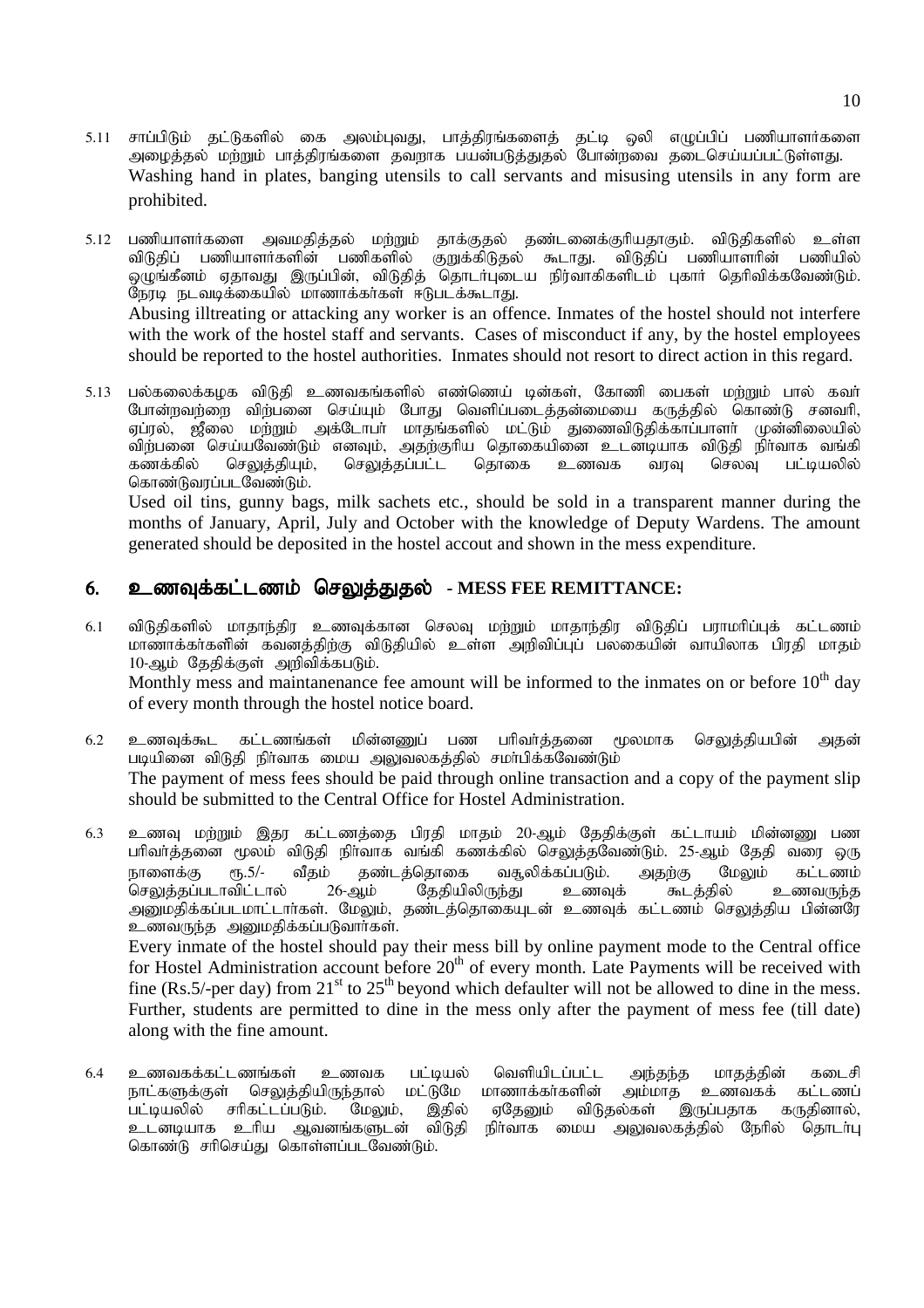Payment of fees that is made before the end of the respective month will be adjusted in the mess bill of the same month. If there is any discrepancy it should be brought to the notice of the Central Office for Hostel Administration immediatly.

6.5 ஆய்வு மாணாக்கர்கள் (Ph.D.) ஒவ்வொரு D.C. Meeting & Synopsis submission ஆகியவற்றிற்கு முன்பாகவும், ஆய்வியல் நிறைஞர் (M.Phil.) மாணாக்கர்கள் பருவத்தேர்வு மற்றும் ஆய்வேடு சமா்பிப்பதற்கு முன்பாகவும், ஒருங்கினைந்த பட்டபடிப்பு, இளங்கலை/அறிவியல் மற்றும் முதுகலை/அறிவியல் மாணாக்கர்கள் ஒவ்வொரு பருவத்தேர்வுக்கு முன்பாகவும் "**தேர்வுக்கான நிலுவையில்லாச் சான்று''** பெற்ற பின்னரே அனுமதி நுழைவுச்சீட்டுகள் துறைத்தலைவரால் வழங்கப்படும். Ph.D. Scholars before each D.C. Meeting & Synopsis submission, whereas M.Phil. Scholars and UG/PG students before their semester exams/final project submission will be permitted to collect their hall tickets from the respective Departments only after obtaining "**EXAM. NO DUE** 

#### 7 பொது ஒழுக்கம் - DISCIPLINE:

**CERTIFICATE**".

7.1 உடன் பயிலும் மாணாக்கர்கள்களை பகடி/கேலி செய்து துன்புறுத்துதல் மாபெரும் குற்றமாகும்.<br>அவ்விதம் துன்புறுத்தும் மாணாக்கர்கள் மீது நிர்வாக மற்றும் சட்டரீதியிலான நடவடிக்கை சட்டரீதியிலான மேற்கொள்ளப்படும். பகடிவதை செய்யும் மாணாக்கா்கள் விடுதி மற்றும் பயிலும் துறையிலிருந்து ்டனடியாக நீக்கம் செய்யப்படுவர். மேலும், அவ்விதம் நடக்கும் மாணாக்கர்கள் மீது காவல் துறையிலும் புகார் செய்யப்படும்.

Ragging in any form and anywhere is a great offence and a crime. Severe Institutional and Judicial action will be instigated against those indulging in the act of ragging fellow-students. Besides dismissal from the hostel and the programme, police complaint will be lodged against those suspected to indulge in the act of ragging.

 $7.2$  பல்கலைக்கழக விடுதிகளில் மாலை நேர வருகைப்பதிவு விபரம் கீழ்கண்டவாறு வரையறுக்கப்பட்டுள்ளது.

The timings for the evening entry into the hostel should be as follows.

|  | மகளிர் விடுதி மாணவியர்கள்/Women's Hostel                                     | $\pm 6.30 \text{ pm}$ |
|--|------------------------------------------------------------------------------|-----------------------|
|  | மகளிர் ஆய்வு விடுதி மாணவியர்கள்/Women Research scholars $\;$ : $\;7.30\;$ pm |                       |
|  | ஆடவர் விடுதி மாணாக்கர்கள்/Men's Hostel                                       | $\therefore$ 10.00 pm |

மேற்கண்டவாறு நிர்ணயிக்கப்பட்டுள்ள நேரத்திற்கு மேல் காலதாமதமாக வருகைதரும் .<br>மாணாக்கர்கள் காலதாமத வருகைக்கான காரணத்தை துறைத்தலைவர்/ஆய்வு வழிகாட்டியிடம் தெரிவிக்கு அமைகி கடிகம் பெற்று வருவகுடன் விடுகியில் உள்ள பாகுகாவலர்களிடம் கங்களது ்.<br>அடையாள அட்டையினை காண்பிக்கு காலதாமத வருகைக்கான காரணக்கை பதிவேட்டில் பதிவு .<br>செய்திட வேண்டும், மேலும், வெளியில் இருந்து காலை 7.00 மணிக்கு முன்பாக விடுதிக்கு வருகை தந்தால் அதற்கான காரணத்தையும் மேற்படி பதிவேட்டில் பதிவு செய்யவேண்டும். The students who enter after the stipulated time should get permission letter from their respective Guide / Heads. They should also show their hostel identity card to the security and record their entry timings and reasons in the register kept in the security gate. Also students who come from outside before 7.00 am should record their entry as above.

7.3 விடுதிகளில் தங்கியுள்ள மாணாக்கர்கள் பயன்பெறும் விதத்தில் படிப்பு நேரம் அறிமுகப்படுக்கப்பட்டுள்ளது. அதன்படி, இரவு 9.00 முதல்  $10.30$  வரை மாணாக்காகள் தங்களின் அறைகளில் தங்களின் பாடங்களை அமைதியான முறையில் பயிலவேண்டும். அகற்கு மேல் படிக்க விரும்பும் மாணாக்கா்கள் தங்கள் அறையில் தங்கியிருக்கும் சகமாணாக்கா்களுக்கு இடையூறு விளைவிக்காதவகையில் அறைக்கு வெளியே உள்ள இடங்களில் படிக்க அனுமதிக்கப்படுவா். For the benefit of the students staying in the hostel the system of study-hour has been introduced. According to this inmates are advised to stay in their respective rooms from 9.00 to 10.30 pm and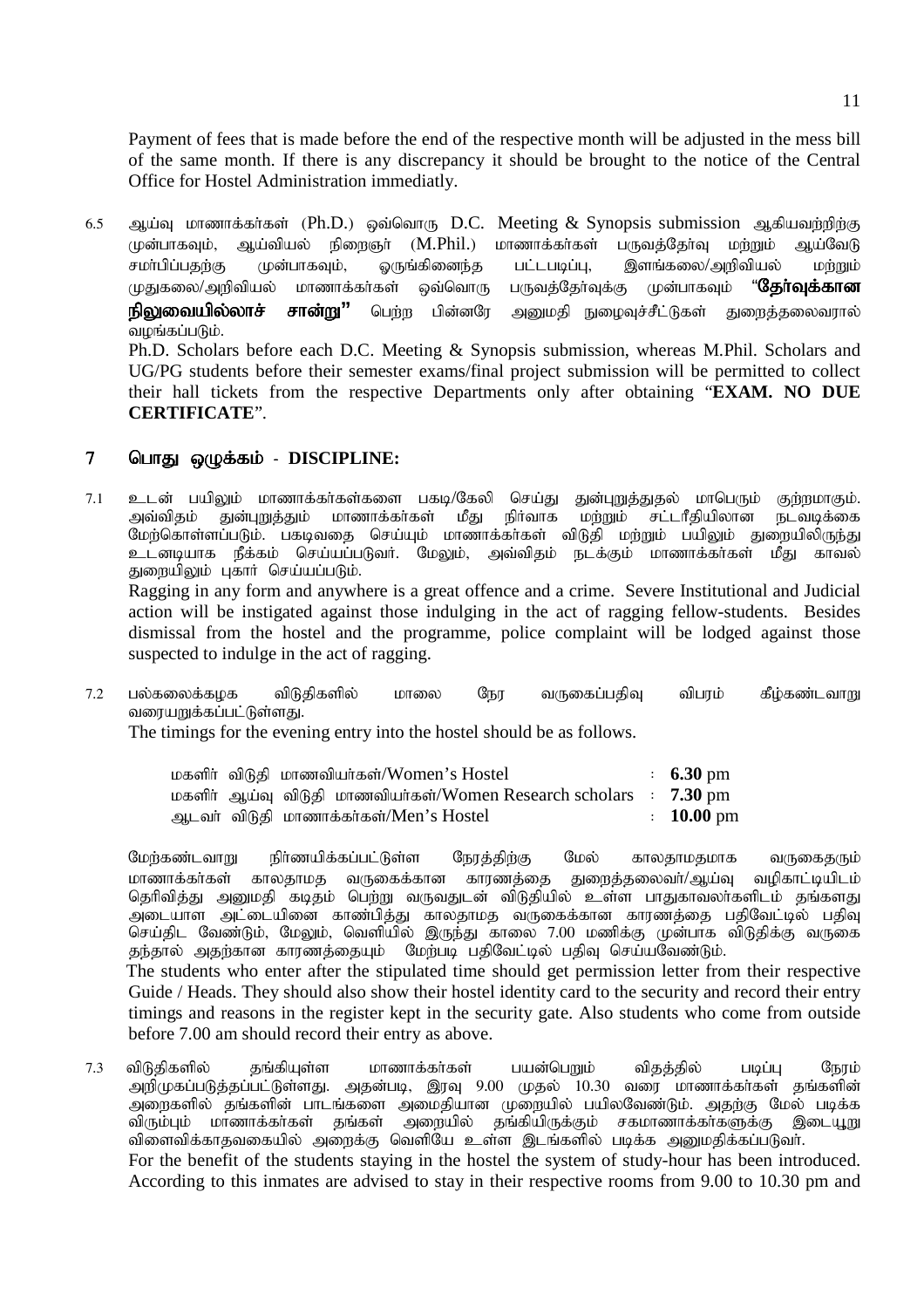study their lessons by maintaining silence. Those students who are interested to study after 10.30 pm are requested to study in the corridor without disturbing their room mates/inmates.

- 7.4 விடுதிகளில் ஒவ்வொரு நாளும் இரவு 10.00 மணியளவில் வருகைப்பதிவு எடுக்கப்படும்போது<br>மாணாக்கர்கள் தத்தம் அறையினில் இருக்கவேண்டும். வருகைப்பதிவு எடுத்தபின்பு உரிய மாணாக்கா்கள் தத்தம் அறையினில் இருக்கவேண்டும். வருகைப்பதிவு எடுத்தபின்பு உரிய<br>அனுமதியின்றி விடுதியினை விட்டு வெளியேறும் மாணாக்கா்கள் மீது ஒழுங்கு நடவடிக்கை மீது ஒழுங்கு நடவடிக்கை மேர்கொள்ளப்படும். Everyday roll call will be taken at 10.00 pm. Inmates have to be necessarily present in their respective rooms at the time of roll call. Leaving the hostel after the roll call without permission will lead to disciplinary action.
- 7.5 விடுதிகளில் தங்கியுள்ள மாணாக்கர்கள் மற்ற விடுதி மாணாக்கர்களின் செயல்களில்<br>தலையிடக்கூடாது. அவ்விதம் மற்ற மாணாக்கர்களுக்கு இடையூறு விளைவிப்பவர்கள் ஒழுக்க ்.<br>தலையிடக்கூடாது. அவ்விதம் மற்ற மாணாக்கர்களுக்கு .<br>விதிமுறைகளை மீறுபவர்களாகக் கருதப்படுவர். Inmates should not disturb or interfere with the work of other inmates of the hostel and such disturbances will be considered as breach of discipline.
- 7.6 விடுதி வளாகத்தினுள் புகை பிடித்தல், மது அருந்துதல் மற்றும் போதை-லாகிரி வஸ்துகளின் பயன்பாடுகள் தடை செய்யப்பட்டுள்ளது. Smoking, consuming alcoholic drinks and drug abuse are strictly prohibited in the hostel premises.
- 7.7 விடுதிகளில், விடுதிக்காப்பாளர்/முதன்மை விடுதி நிர்வாக அலுவலர்/துணைவிடுதிக்காப்பாளரின் அனுமதியின்றி எவ்வித கூட்டமும் நடத்த அனுமதி கிடையாது. Inmates are not permitted to convene any meetings in the hostel without the permission of Warden/Chief Hostel Administrator/Deputy Warden.
- 7.8 விடுதிக்காப்பாளர்/முதன்மை விடுதி நிர்வாக அலுவலர்/துணைவிடுதிக் காப்பாளரின் கையொப்பமின்றி விடுதிகளில் உள்ள அறிவிப்புப் பலகையிலோ அல்லது சுவர்களிலோ, எவ்வித படங்கள், துண்டுச்சீட்டுகள் ஒட்டவோ அல்லது வேறு வகையிலோ பரப்புரைச் செய்யக்கூடாது. மீறுபவர்கள் துணைவிடுதிக்காப்பாளரின் பரிந்துரையின் அடிப்படையில் எவ்வித விசாரணையும் இன்றி விடுதியினை விட்டு உடனடியாக வெளியேற்றப்படுவார்கள். ! Inmates are not allowed to put up any Photo, Notice or Spread any Message without the signature

and permission of the Warden/Chief Hostel Administrator/Deputy Warden. If violated they will be vacated from the hostel with the recommendation of Deputy Warden/Chief Hostel Administrator without any enquiry

- 7.9 விடுதியில் தங்கிப்பயிலும் மாணாக்கர்கள் எவ்வித பிரச்சனைகள், போராட்டங்கள் மற்றும் வன்முறைகளில் ஈடுபடக்கூடாது. மீறினால், மாணாக்கா்களின் சோ்க்கை தற்காலிகமாகவோ அல்லது நிரந்தரமாகவோ ரத்து செய்யப்படும். Inmates should not indulge in any issues, protests, violence etc., if violated; the students will be terminated temporarily or permanently.
- 7.10 விடுதியில் தங்கியுள்ள மாணாக்கர்களின் பெயர், பல்கலைக்கழக துறையின் பெயர் பட்டியலில்<br>இருந்து நீக்கும் பொமுது விடுதியிலிருந்து நீக்கம் பெற்று உடனடியாக விடுதி அளைகளை ்பொழுது விடுதியிலிருந்து நீக்கம் பெற்று உடனடியாக விடுதி அரைகளை காலிசெய்யவேண்டும். A student whose name is removed from the University Department's list leads to automatic forfeiture of hostel accommodation and must vacate his/ her room.
- 7.11 விடுதிகளின் ஒழுக்கம் விடுதிக் காப்பாளரின் கட்டுப்பாட்டுக்கு உட்பட்டது. Discipline in the hostel will be under the control of the Warden.
- 7.12 விடுதிகளில் உள்ள மாணாக்கர்கள் எவரேனும் ஒழுக்க விதிகளை மீறுவதாகத் தெரியவரும்பொழுது அவர்களை விடுதியிலிருந்து வெளியேற்றப் பல்கலைக்கழக நிர்வாகத்திற்கு முழு அதிகாரம் உண்டு. The University Administration has full powers to expel a student from the hostel, if his/her presence is considered detrimental to the discipline of the hostel.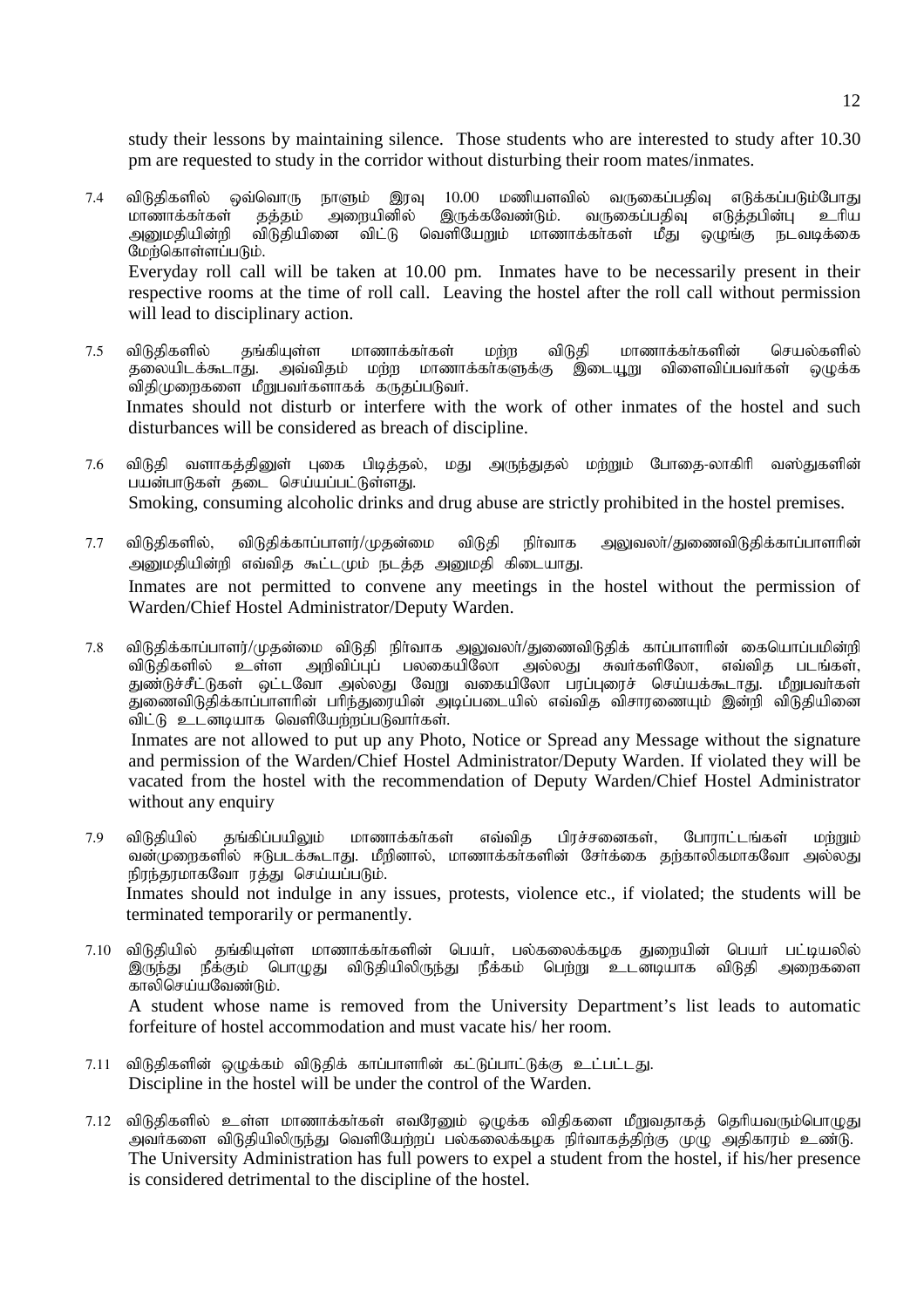#### 8. மாணாக்கா்கள் படிப்பு முடிந்து/ஆய்வுக்காக/இடைநிறுத்தம் செய்து வெளியேறுதல் -**VACATING FOR COURSE COMPLETION/PROJECT/DISCONTINUATION OF THE COURSE:**

- 8.1 மாணாக்கா்கள் படிப்பு முடிந்து/ஆய்வுக்காக/இடைநிறுத்தம் செய்து வெளியேறும் போது உரிய விண்ணப்பபடிவத்தை பல்கலைக்கழக வலைதளத்தில் பதிவிறக்கம் செய்து தெளிவாக பூர்த்தி செய்து துணைவிடுதிக்காப்பளரிடம் அனுமதி பெற்ற பின் அசல் படிவத்தினை விடுதி நிர்வாக மைய அலுவலகத்திலும், நகலின் ஒரு படியினை தங்கள் வசமும் (விடுதியின் நிலுவையின்மை சான்று பெற வருகை தரும்போது சமாபிக்கவேண்டும்) மற்றொரு படியினை விடுதியின் மேற்பாாவையாளா வசமும் ஒப்படைத்தபின் விடுதியினை விட்டு வெளியோவேண்டும். At the time of vacating the hostel, inmates should submit the duly filled form (Vacating form) with the consent of Deputy Warden to the Central office for Hostel Administration. The inmates should ensure that they have a copy of the same with themselves to be submitted at the time of obtaining NO DUE Certificate and another copy to be submitted to the Hostel Supervisor concerned. After submitting the vacating form, inmates should leave the hostel.Vacating form can be downloded from the University Website (www.bdu.ac.in)
- 8.2 விருந்தினர் படிவும், கேர்வுக்கான நிலுவையின்மை சான்று மற்றும் விடுதியினை விட்டு வெளியோும் படிவம் போன்றவற்றின் கட்டணங்கள் சரிபார்த்தல் பணிக்காக மூன்று வேலை நாட்களுக்கு முன்பாக ்விடுதி நிர்வாக மைய அலுவலகத்தில் சமா்பித்தால் மட்டுமே பாிசீலனை செய்யப்படும். The evaluation of guest forms, Exam No Due Certificate and vacating forms should be submitted before three working days in Central office for Hostel Administration for verifying the payments made through online.
- 8.3 நிதிமுகமையிலிருந்து (**Funding Agency)** வீட்டுவாடகைப்படி (HRA) பெறும் மாணாக்கர்கள் விடுகியினை விட்டு வெளியேறும் போது வீட்டுவாடகைப்படி ''**நிலுவையின்மை சான்று''** பகிவாளர் அலுவலகம் திட்டப்பிரிவில் (P.Section) பெற்று வந்த பிறகே விடுதி நிர்வாக மைய அலுவலகத்தில் **"இறுதி நிலுவையின்மை சான்று"** வழங்கப்படும். For those candidates receiving the HRA from various funding agencies, "**Hostel No Due Certificate**" will be issued only on production of "**No Due Certificate**" issued by the **P. Section** of Registrar's office.
- 8.4 ஆய்வாளர்கள் (JRF/SRF/RA/Research Fellow) விடுதியினை விட்டு/இடைநிறுத்தம் செய்து வெளியேறும் போதும் விடுதி நிர்வாக மைய அலுவலகத்திலிருந்து ''**நிலுவையின்மைச் சான்று**'' கண்டிப்பாக பெறப்படவேண்டும். When the JRF/SRF/RA/Research Fellow vacate/absent from the hostel, they need to compulsorily obtain "**No Due Certificate**" from the office of The Chief Hostel Administrator.
- 8.5 நிதிமுகமையிலிருந்து (Funding Agency) வீட்டுவாடகைப்படியினை (HRA) நேரடியாக பெறும் .<br>மாணாக்கா்கள், விடுதியினை விட்டு வெளியேறும் படிவம் சமா்பிக்கும் போது வீட்டுவாடகைபடியினை வங்கி மூலம் பெறப்பட்டதற்கான வங்கி பட்டியல் (Bank Statement) கண்டிப்பாக இணைக்கப்படவேண்டும். For those scholars who receive their HRA from funding agency through bank have to submit their bank statement when they vacate the hostel along with the vacating form
- 8.6 மாணாக்கர்களின் துரைகளில் வகுப்புகள் தொடங்கப்பட்ட 5 நாட்களுக்குள், விடுதிகளில் ஒரு நாள்கூட தங்காமல் விடுதியினை விட்டு வெளியேறும் மாணாக்கா்களுக்கு பதிவுக் கட்டணம் தவிா்த்து பிற கட்டணங்கள் மீள வழங்கப்படும். For students who vacate the hostel even without staying for a single day but within 5 days after the commencement of the classes, except Registration fee, the rest of the amount will be reimbursed.
- 8.7 விடுதியில் இருந்து வெளியேறியும், துறைகளில் படிப்பை தொடரும் மாணாக்கா்களுக்கு துறைகளில் படிப்பு முடிந்து இறுதி நிலுவையின்மை சான்று வழங்கப்பட்ட பிறகே பிணைத்தொகை திரும்ப வழங்கப்படும்.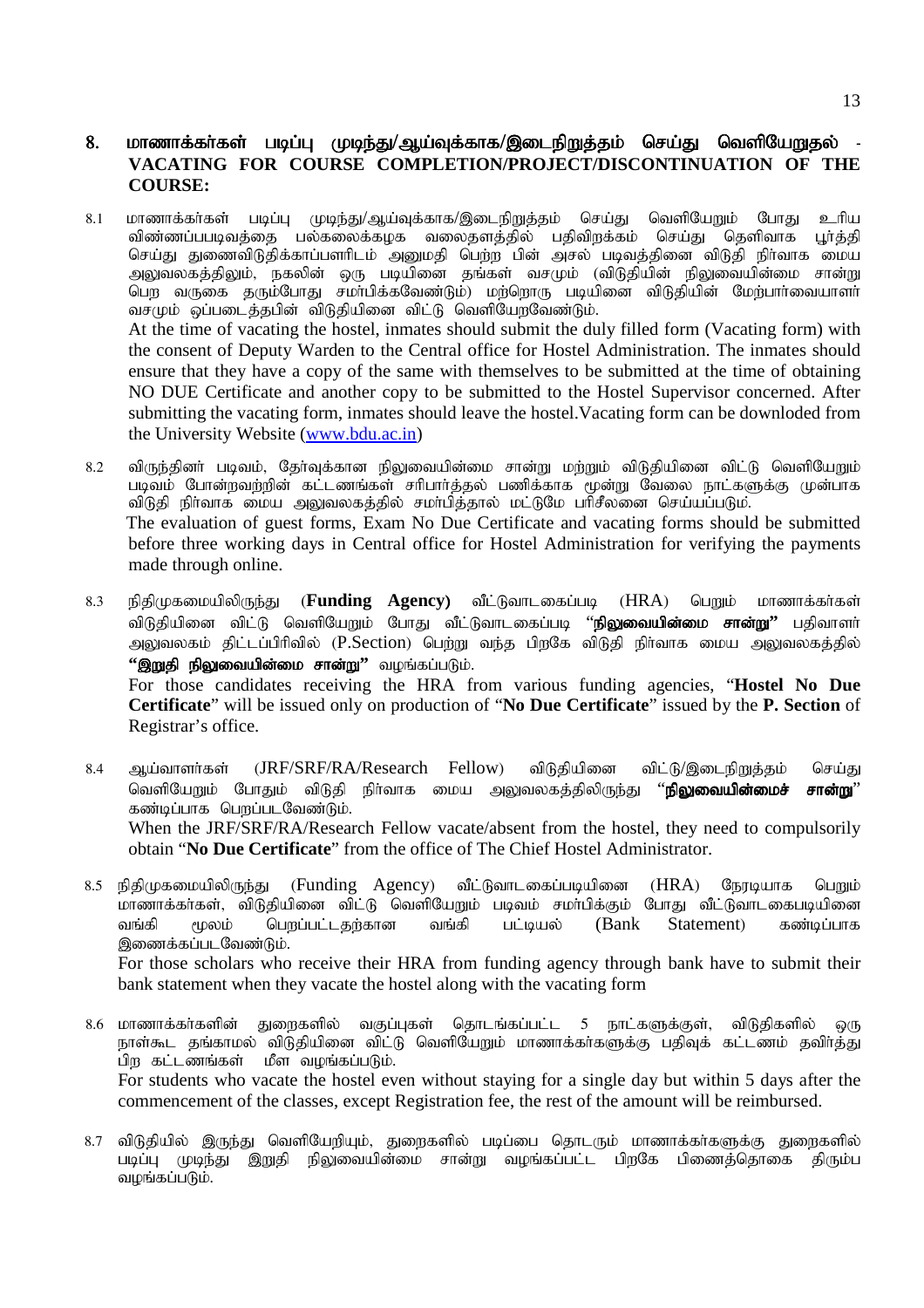The inmates who vacate the hostel and continue their studies as day scholar will get their caution deposit only after the completion of their course.

- 8.8 மாணாக்கர்கள் கவிர்க்கமுடியாக காரணங்களால் உணவகப் பட்டியல் வெளியிடுவகர்கு முன் உடனடியாக நிலுவையின்மைச்சான்று பெற்றிட அவசியம் ஏற்பட்டால், முன்பணமாக ஒரு குறிப்பிட்ட தொகையினை செலுத்திட வேண்டும். மேற்படி தொகையில் உணவக்கட்டணம் சரிசெய்த பின்னர் மீதம் ரூ.300/-ம் அதற்கு மேலும் இருந்தால் மட்டுமே திரும்ப வழங்கப்படும். Those who seek No Due Certificate due to unavoidable circumstances before displaying the mess bill have to pay a specific amount in advance. After adjustment in the advance amount with mess bill, If the amount exceeds Rs.300/- it will be refunded.
- 8.9 மாணாக்கர்கள் விடுதியினை விட்டு வெளியேறுவதற்கான படிவத்தினை குறிப்பிட்ட மாதத்திற்கான உணவகப்பட்டியல் வெளியிடுவதற்கு முன் விடுதி நிர்வாக மைய அலுவலகத்தில் சமா்பித்து செல்லும் மாணாக்கா்களுக்கு நிலுவையில்லாச் சான்று பெறும் வரை நாளொன்றுக்கு ரூ.5/- வீதம் தொடா்ந்து தண்டத்தொகை வசூலிக்கப்படும். For those students who submitted their vacating form before displaying the mess bill for the

respective month, fine amount of Rs.5/- (per day) will be collected until the clearance of the mess bill.

- $8.10$  மாணாக்கர்களிடமிருந்து பொப்படும் பிணைக்கொகை கிரும்ப வமங்கக்கூடியதாகும். அகில் யாகொரு கட்டணமும் சரிகட்ட இயலாது. Caution Deposit collected at the time of hostel admission is refundable and could not be adjusted with the any of the pending payments.
- 8.11 எந்த காரணங்களுக்காகவும் விடுதியினை விட்டு வெளியோும் மாணாக்கர்களுக்கு பிணைக்கொகை  $\overline{D}$ Only the caution deposit will be reimbursed, if the inmates vacate the hostel under any circumstances.
- 8.12 விடுதியினை விட்டு வெளியேறும்போது விடுதியின் அறையினை பூட்டக்கூடாது. மேலும், 60<br>நாட்களுக்கு மேல் எவ்வித தகவலும் இல்லாமல் மாணாக்கர்களின் விடுதி அரைகள் நாட்களுக்கு மேல் எவ்வித தகவலும் இல்லாமல் மாணாக்கா்களின் விடுதி அறைகள்<br>பூட்டப்பட்டிருந்தால், சம்பந்தப்பட்ட விடுதியின் மாணவப்பிரதிநிதி, மேற்பாா்வையாளா், துணை .<br>பூட்டப்பட்டிருந்தால், சம்பந்தப்பட்ட விடுதியின் மாணவப்பிரதிநிதி, மேற்பார்வையாளா், துணை .<br>விடுதிக்காப்பாளா், முதன்மை விடுதி நிா்வாக அலுவலா் மற்றும் வளாக பராமாிப்புத் துறை அலுவலா் முன்னிலையில் பூட்டப்பட்ட அறையினைத்திறந்து அதில் உள்ள உடைமைகள் மற்றும் பொருட்கள் பார்சல் சீல் செய்து விடுதி அலுவலக அறையில் குறிப்பிட்ட நாட்களுக்கு பாதுகாக்கப்படும். மேலும் உடைமைகளுக்கு நிர்வாகம் பொறுப்பேற்காது என்பதை அறியவும்.

The rooms should not be locked while vacating the hostel. If rooms were found to be locked for more than 60 days without any intimation/information, the rooms shall be break opened in the presence of the student committee members, Supervisor, Estate maintenance Officer and other University Hostel authorities. If any belonging found shall be removed and safe guarded for prescribed time period in the concerned hostel office. It may be noted that the Hostel Management is not responsible for the belongings.

#### 9. பார்வையாளர்கள் -VISITORS:

9.1 மாணாக்கர்களை சந்திக்க வரும் பார்வையாளர்கள் விடுதிகளில் உள்ள பார்வையாளர் அறையில் மட்டும் மாணாக்கர்களை சந்திக்க அனுமதிக்கப்படுவர். பார்வையாளர்கள் எக்காரணம் கொண்டும் விடுதி அறைகளுக்குள்ளோ/உணவகத்திற்குள்ளோ அல்லது சமையல் கூடத்திற்குள்ளோ அமைகிக்கப்படமாட்டார்கள்.

Visitors can be entertained only in the Visitor's Hall/ Lounge. They may not be permitted in to the rooms or the mess or the kitchen.

9.2 மாணவியா் விடுதியில் மாணவியரை பாா்வையாளா்கள் வார இறுதி நாட்களில் மட்டும் சந்திக்க அளமதிக்கப்படுவா். மேலும், இரவு 7.00 முதல் காலை 7.00 வரை பாா்வையாளா்களுக்கு அனுமதி கிடையாது.

Visitors are allowed only on weekends at the Women's Hostels. No visitor will be permitted between 7.00 pm and 7.00 am.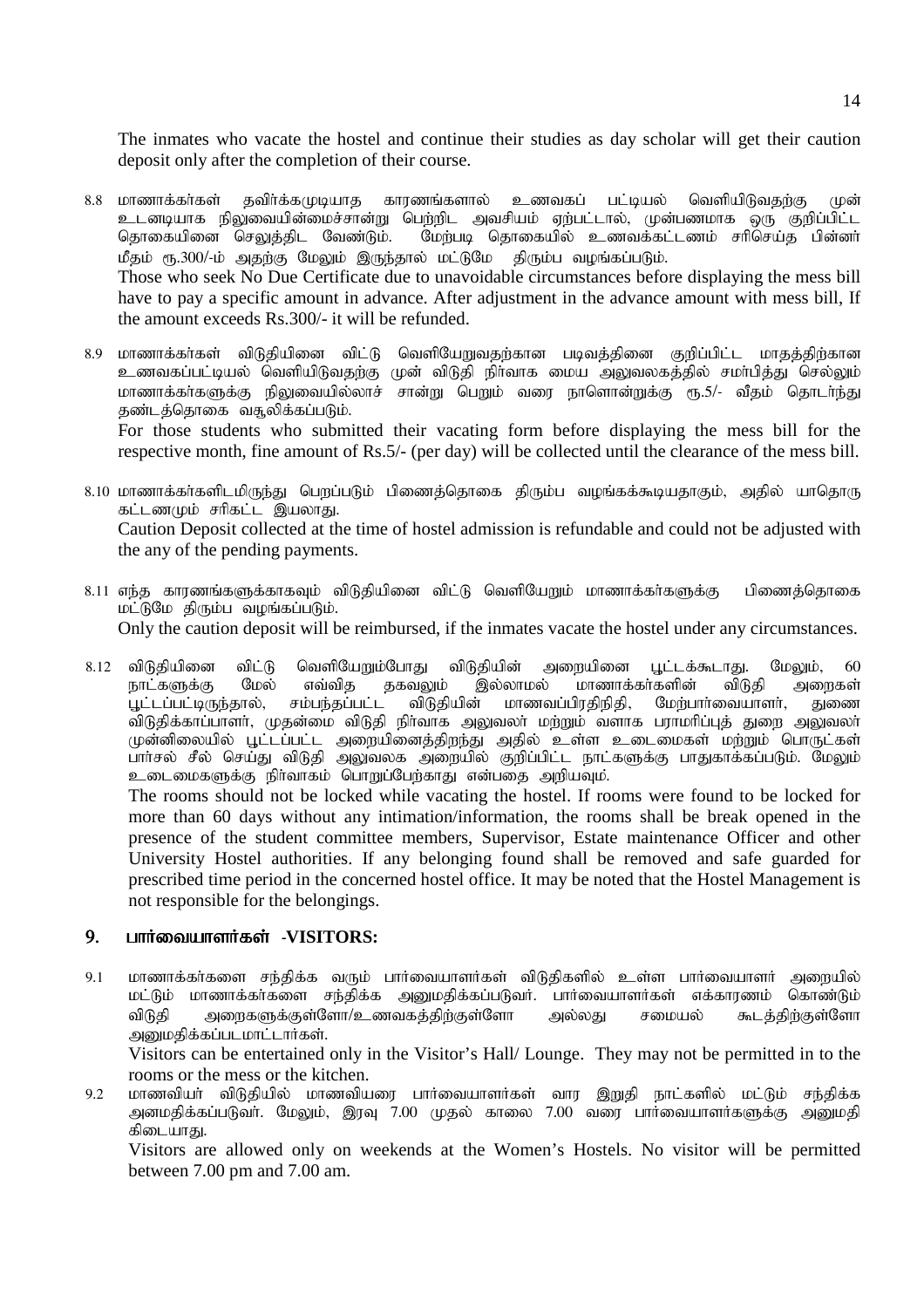9.3 விடுதிச் சேர்க்கை விண்ணப்பத்தில் குறிப்பிட்டுள்ள பெற்றோர்/பாதுகாவலர் தவிர வேறு நபர்கள் விடுதிகளில் மாணாக்கர்களை சந்திக்க அனுமதி கிடையாது. Parent/Guardian whose name is recorded in the Application form alone is permitted to meet the inmates of the hostel.

## 10. பொது விதிமுறைகள்- GENERAL RULES:

above.

- 10.1 Bonafide Certificate மற்றும் உதவிக்கொகை விண்ணப்பங்களில் அமைதி கேவைப்படும் மாணாக்கா்கள் குறைந்த பட்சம் முன்று வேலை நாட்களுக்கு முன்பாக விடுதி நிா்வாக அலுவலகத்தில் சமா்பித்தல்/கோரிக்கை வைத்தல் வேண்டும் Requisition letter for obtaining Bonafide Certificate and Signature in Scholarship Form should be submitted in the Central Office for Hostel Administration at least three working days in advance.
- 10.2 விடுதிகளில் தங்கியுள்ள மாணாக்கர்கள் தங்களது அறைகளில் விலையுயர்ந்த பொருட்களையோ அல்லது பெருந்தொகையையோ தங்கள் வசம் வைத்திருக்கவேண்டாம் என அறிவுறுத்தப்படுகின்றனர். மாணாக்கா்களின் விலையுயா்ந்த பொருளோ அல்லது தொகையோ தவறினால் விடுதி நிா்வாகம் பொறுப்பல்ல. Inmates are advised not to keep large sum of cash or valuables in their rooms. The Hostel Administration does not hold any responsibility for the safety of the inmate's belongings.
- 10.3 விடுதிகளில் தங்கியுள்ள மாணாக்கர்கள் அறையிலிருந்து வெளியில் செல்லும் பொழுது மின்விளக்கு மற்றும் மின்விசிறிகளை நிறுத்திவிட்டுச் செல்ல அறிவுறுத்தப்படுகிறது. The inmates are instructed to switch off the lights/fans in their rooms whenever they go out of the room.
- 10.4 இரவு 9.00 மணிக்கு பிறகும் காலை 7.00 மணிக்கு முன்பும் வருகைதரும் விடுதி மாணாக்கர்கள் பல்கலைக்கழக நுழைவுவாயிலில் உள்ள பாதுகாவலரிடம் தங்களது அடையாள அட்டையினை பாதுகாவலரிடம் காண்பித்தும், காலதாமதம் மற்றும் முன்கூட்டிய வருகைக்கான காரணத்தையும், வாகனத்தில் வருபவா்கள் வாகன எண்ணையும் பதிவேட்டில் பதிவிட வேண்டும். (பதிவேடுகளில்<br>உள்ள பதிவுகள் ஆய்வு செய்யப்பட்டு சம்பந்தப்பட்ட துறைத்தலைவா்கள் மூலமாக மேல் செய்யப்பட்டு சம்பந்தப்பட்ட துறைத்தலைவர்கள் மூலமாக மேல் நடவடிக்கை எடுக்கப்படும்.) Hostel student who enter the University Campus after 9.00 pm. or before 7.00 am has to show their

hostel ID card to the Security. Further they have to record the specific reason for late/prior coming and enter vehicle number in the register note book kept in the Main entrance. (The registries will be analysed periodically and necessary action will be initiated by the respective Head of the Department)

- 10.5 விருந்தினர்களுக்கான அனுமதி, நபர் ஒருவருக்கு அதிக பட்சமாக 3 மாத காலம் (90 நாட்கள் மட்டும்) விடுதிக் காப்பாளர்/முதன்மை விடுதி நிர்வாக அலுவலர்/துணைவிடுதிக்காப்பாளரின் அனுமதியுடன் தங்குவதற்கு அனுமதிக்கப்படுகிறது. மேலும், உரிய படிவத்தினை பூர்த்திசெய்து விடுதி நிர்வாக மைய அலுவலகத்தில் சமா்பிக்கவேண்டும். Guests are permitted to stay in the hostel with prior permission obtained from the Warden/Chief Hostel Administrator/ Deputy Warden for a period of only 3 months i.e. 90 days and it will not be extended beyond the said period under any circumstances. Filled in applications must be submitted in the CENTRAL OFFICE FOR HOSTEL ADMINISTRATION.
- 10.6 மாணாக்கர்கள் விருந்தினராக விடுதியில் தங்குவதற்கு விடுதி நிர்வாக மைய அலுவலகத்தில் உரிய விண்ணப்பத்துடன் முன்கூட்டியே விண்ணப்பிக்க வேண்டும். ஒரு நாளைக்கு ரூ.260/- என்ற கட்டண அடிப்படையில் அதிகபட்சமாக 90 நாட்கள் (மூன்று மாதங்கள்) மட்டுமே விதி எண். **10.5** -ன்படி அனுமதிக்கப்படுவர். Students are permitted to stay in the Hostel as Guests by obtaining prior permission from the CENTRAL OFFICE FOR HOSTEL ADMINISTRATION on payment of Rs.260/- per day. This facility is restricted for a maximum duration of 90 days (3 months) as said under Rule-**10.5** of the